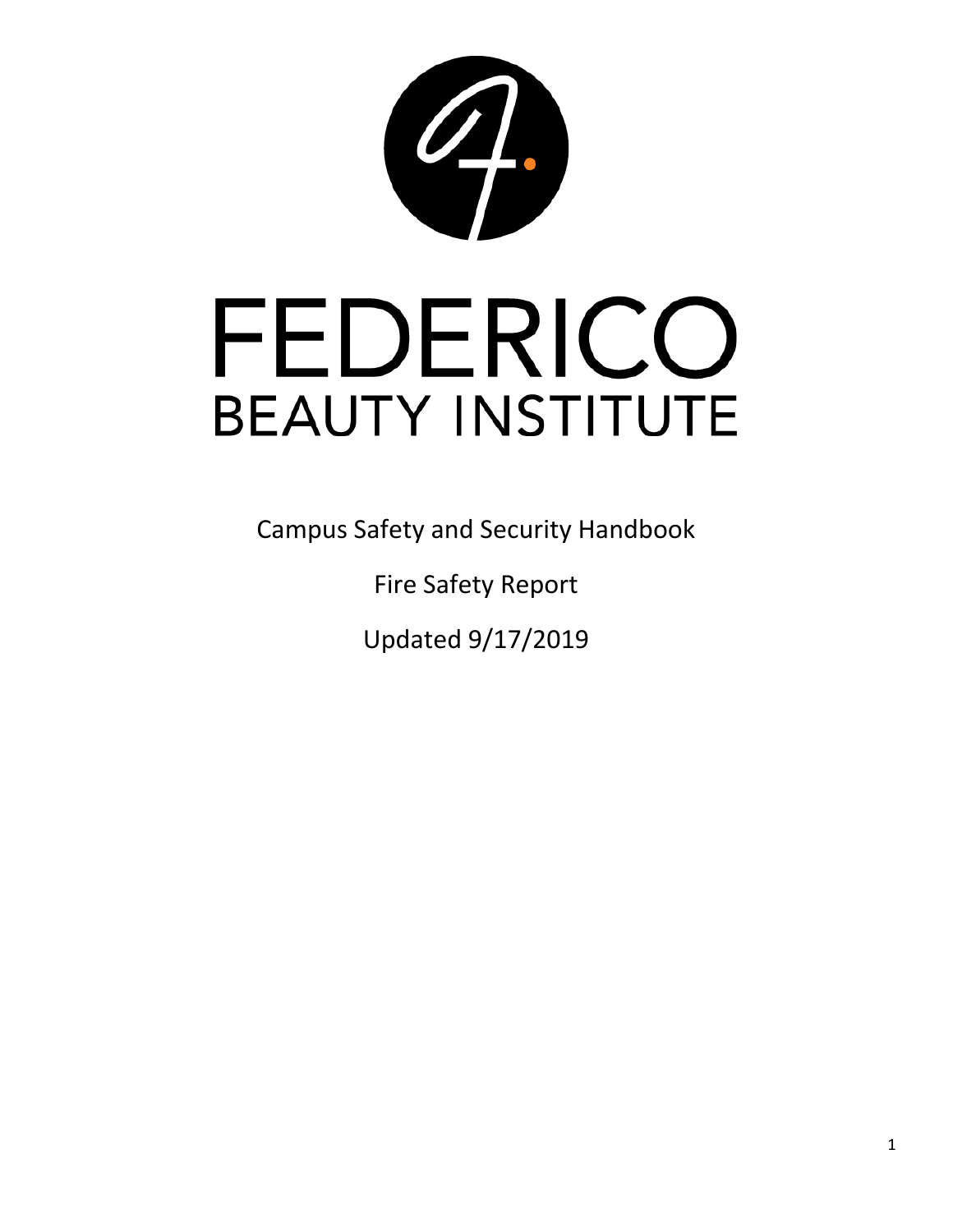# **Contents**

| Statement of Policy: Education Programs to Promote Awareness of Domestic Violence, Dating Violence, Sexual Assault |  |
|--------------------------------------------------------------------------------------------------------------------|--|
|                                                                                                                    |  |
|                                                                                                                    |  |
|                                                                                                                    |  |
|                                                                                                                    |  |
|                                                                                                                    |  |
|                                                                                                                    |  |
|                                                                                                                    |  |
|                                                                                                                    |  |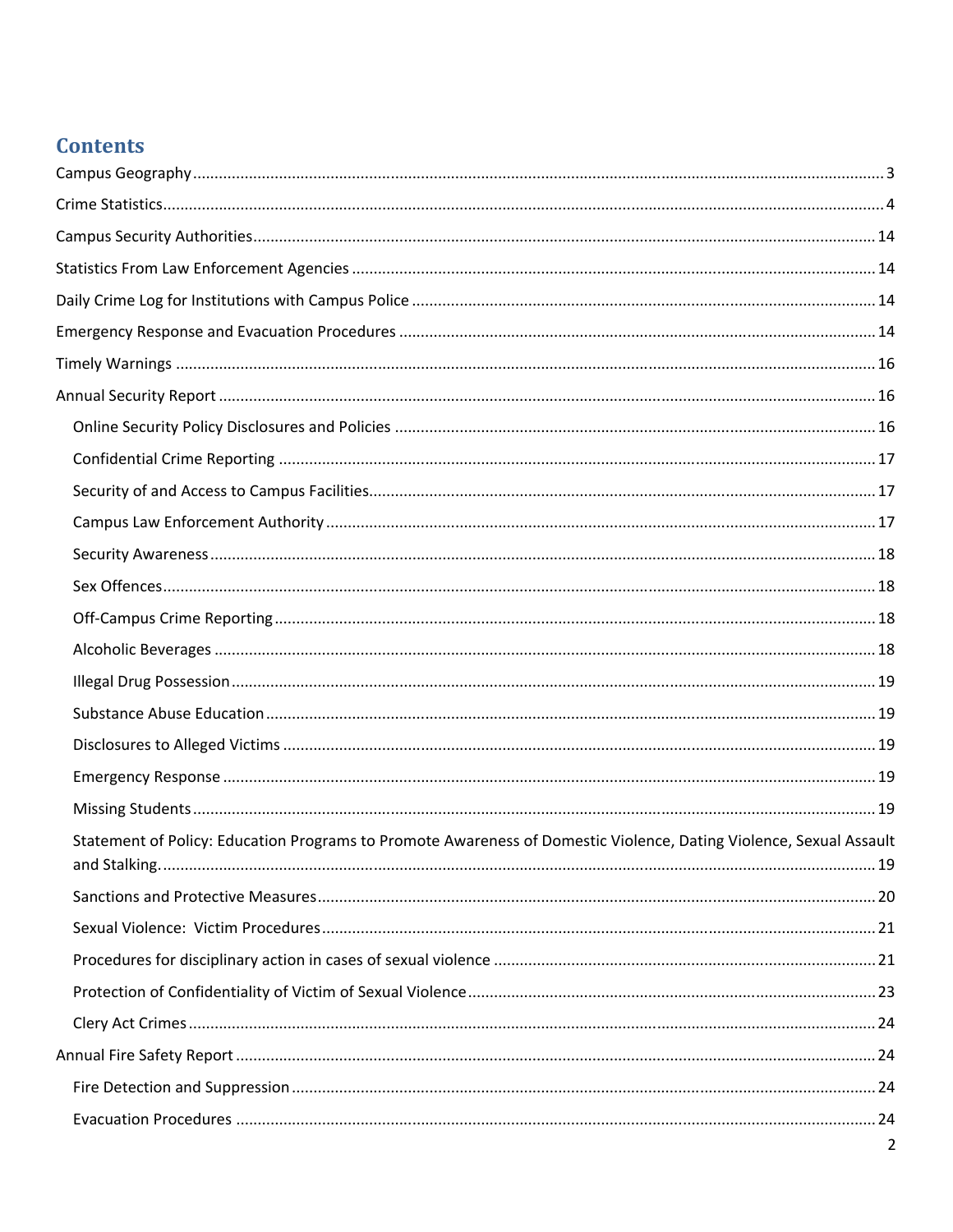Federico Beauty Institute is concerned about the safety of its staff, students & clients. The School is committed to providing a safe & secure environment. We realize we are not immune from crime & encourage everyone to take responsibility for contributing to a safe environment. If you see something, say something.

# **Campus Geography**

Federico Beauty Institute is located & controls 1515 Sports Drive, Sacramento, CA 95834. This is The School's only location. There is no public property within the campus, however the campus is adjacent to public property on all sides.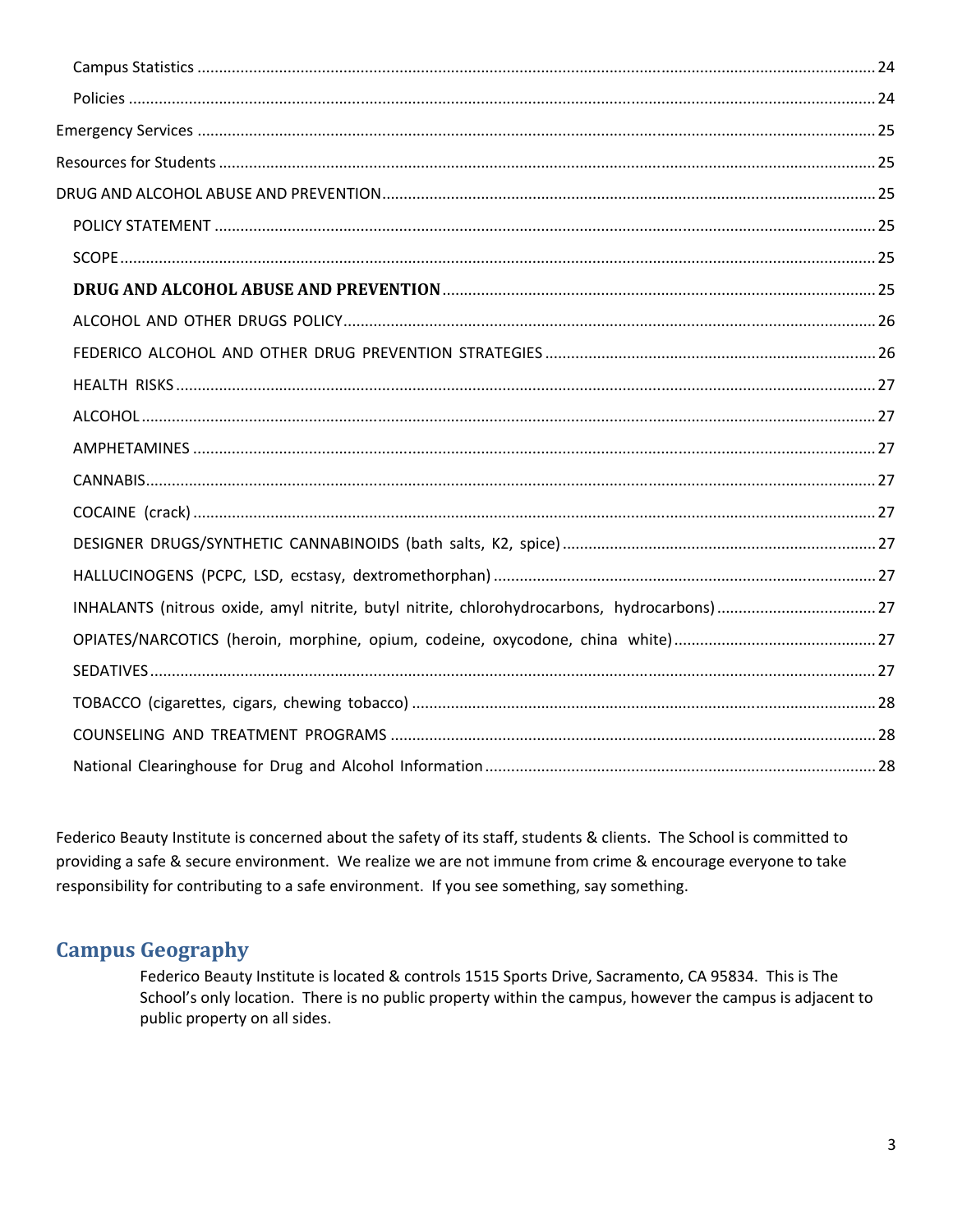# **Crime Statistics**

The Campus Security Act (Public Law 102‐26) 34 C.F.R. Section 668.46 (c)(1) requires postsecondary institutions to disclose the number of instances in which certain specific types of crimes have occurred in any building or on any property owned or controlled by this institution which is used for activities related to the educational purpose of the institution and/or any building or property owned or controlled by student organizations recognized by this institution. In compliance with that law, the following reflects this institution's crime statistic for the period between 01/01/2018 and 12/31/2018. PLEASE NOTE THAT THIS INSTITUTION DOES NOT HAVE ON CAMPUS HOUSING, AND THAT THERE NO POLICE RECORDS THAT PERTAIN DIRECTLY TO THE PROPERTY USED BY THE INSTITUTION. THEREFORE, THE STATISTICS BELOW REPORT ONLY THOSE INCIDENTS REPORTED TO THE INSTITUTIONAL ADMINISTRATION AND/OR TO THE LOCAL POLICE.

| <b>Criminal Offense</b>           | 2016        | 2017        | 2018         | Criminal<br><b>Offense</b>               | 2016        |  |
|-----------------------------------|-------------|-------------|--------------|------------------------------------------|-------------|--|
| Murder/Non-negligent manslaughter | $\mathsf 0$ | $\pmb{0}$   | $\pmb{0}$    | Murder/Non-<br>negligent<br>manslaughter | $\pmb{0}$   |  |
| Negligent manslaughter            | $\pmb{0}$   | $\mathbf 0$ | $\mathbf 0$  | Negligent<br>manslaughter                | $\mathbf 0$ |  |
| Sex offenses -Forcible            | $\mathbf 0$ | $\mathbf 0$ | $\pmb{0}$    | Sex offenses -<br>Forcible               | $\mathbf 0$ |  |
|                                   | $\mathbf 0$ | 0           | $\mathbf 0$  | Rape                                     | 0           |  |
|                                   | $\mathbf 0$ | $\mathbf 0$ | $\mathbf 0$  | Fondling                                 | $\mathbf 0$ |  |
| Sex offenses - Non-forcible       | $\mathsf 0$ | $\Omega$    | $\pmb{0}$    | Sex offenses<br>$-$ Non-<br>forcible     | 0           |  |
|                                   | $\pmb{0}$   | $\mathbf 0$ | $\mathbf 0$  | Incest                                   | 0           |  |
| <b>Statutory Rape</b>             | $\mathbf 0$ | $\Omega$    | $\mathbf 0$  | Statutory<br>Rape                        | 0           |  |
| Robbery                           | $\pmb{0}$   | $\pmb{0}$   | $\mathbf{1}$ | Robbery                                  | 0           |  |
| <b>Aggravated Assault</b>         | $\mathbf 0$ | $\mathbf 0$ | $\mathbf 0$  | Aggravated<br>Assault                    | 0           |  |
| <b>Burglary</b>                   | $\mathbf 0$ | $\mathbf 0$ | $\mathbf 0$  | <b>Burglary</b>                          | 0           |  |
| Motor vehicle theft               | $\mathbf 0$ | $\mathbf 0$ | $\mathbf 0$  | Motor<br>vehicle theft                   | 0           |  |
|                                   | 0           | $\mathbf 0$ | $\mathbf 0$  | Arson                                    | 0           |  |

| VAWA Offenses - On Campus |      |      |      | VAWA Offenses - Public Property |      |      |      |
|---------------------------|------|------|------|---------------------------------|------|------|------|
| Crime                     | 2016 | 2017 | 2018 | Crime                           | 2016 | 2017 | 2018 |
|                           |      |      |      |                                 |      |      |      |

#### **Campus Safety and Security Survey Criminal Offenses – Public Property**

| <u>rın</u>     | menses – Public Property |                |      |  |  |
|----------------|--------------------------|----------------|------|--|--|
| Criminal       | 2016<br>2017             |                |      |  |  |
| <b>Offense</b> |                          |                | 2018 |  |  |
|                |                          |                |      |  |  |
| Murder/Non-    | 0                        | 0              | 0    |  |  |
| negligent      |                          |                |      |  |  |
| manslaughter   |                          |                |      |  |  |
| Negligent      | 0                        | 0              | 0    |  |  |
| manslaughter   |                          |                |      |  |  |
|                |                          |                |      |  |  |
| Sex offenses - | 0                        | 0              | 0    |  |  |
| Forcible       |                          |                |      |  |  |
|                |                          |                |      |  |  |
| Rape           | 0                        | 0              | 0    |  |  |
|                |                          |                |      |  |  |
| Fondling       | 0                        | $\overline{0}$ | 0    |  |  |
|                |                          |                |      |  |  |
| Sex offenses   | 0                        | 0              | 0    |  |  |
| – Non-         |                          |                |      |  |  |
| forcible       |                          |                |      |  |  |
|                |                          |                |      |  |  |
| Incest         | 0                        | 0              | 0    |  |  |
|                |                          |                |      |  |  |
| Statutory      | 0                        | 0              | 0    |  |  |
| Rape           |                          |                |      |  |  |
|                |                          |                |      |  |  |
| Robbery        | 0                        | 0              | 0    |  |  |
|                |                          |                |      |  |  |
| Aggravated     | 0                        | 0              | 0    |  |  |
| Assault        |                          |                |      |  |  |
|                |                          |                |      |  |  |
| Burglary       | 0                        | 0              | 0    |  |  |
|                |                          |                |      |  |  |
| Motor          | 0                        | 0              | 0    |  |  |
| vehicle theft  |                          |                |      |  |  |
|                |                          |                |      |  |  |
| Arson          | 0                        | 0              | 0    |  |  |
|                |                          |                |      |  |  |

| Crime | 2016 2017 2018 |  |
|-------|----------------|--|
|       |                |  |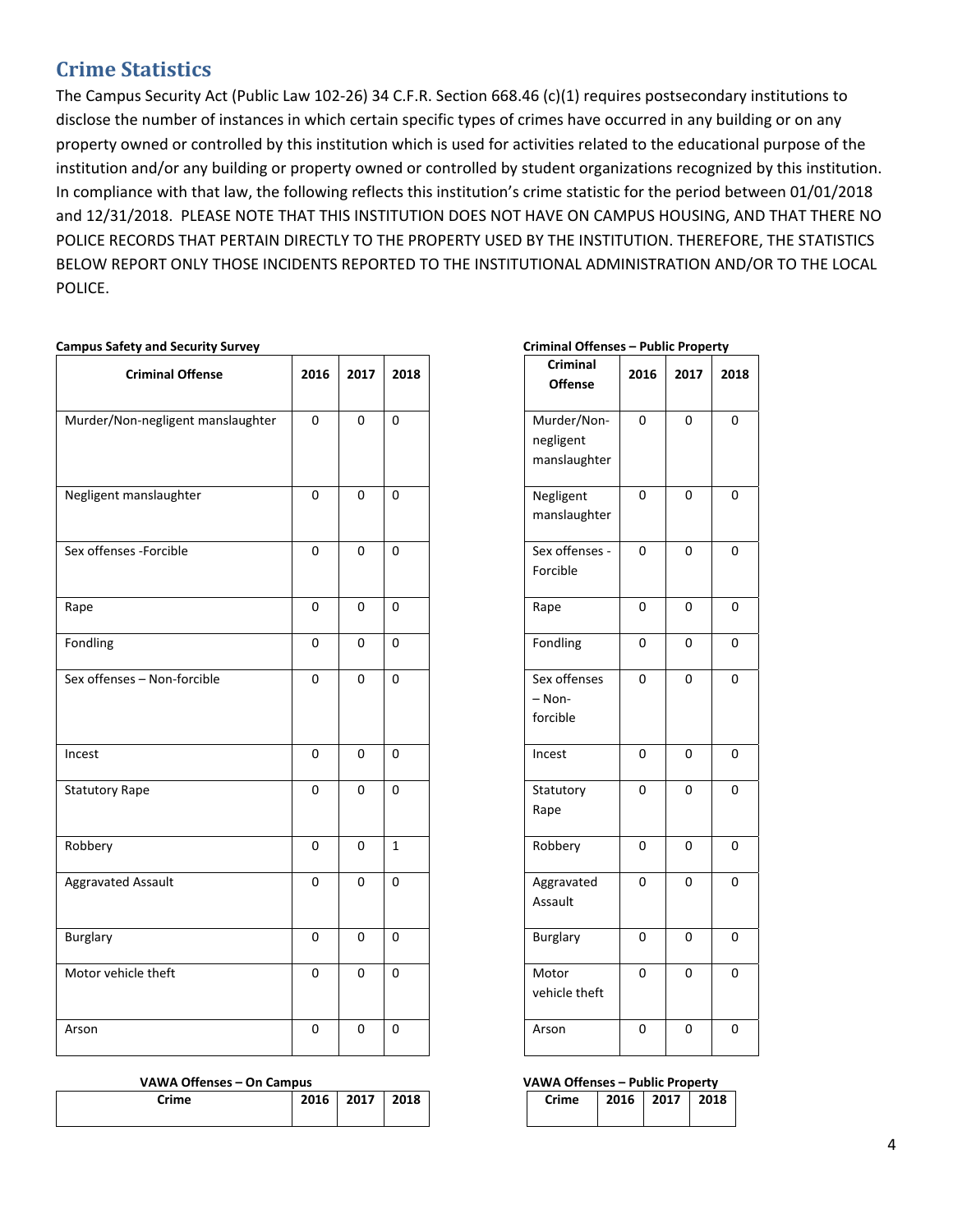| Domestic Violence      | O | 0 | 0 | Domestic           | 0 | 0 | 0 |
|------------------------|---|---|---|--------------------|---|---|---|
|                        |   |   |   | Violence           |   |   |   |
| <b>Dating Violence</b> | 0 | 0 | 0 | Dating<br>Violence | 0 | 0 | 0 |
| <b>Stalking</b>        | 0 | 0 | 0 | <b>Stalking</b>    | 0 | 0 | 0 |

| Crime                               | 2016        | 2017 | 2018     | Crime                                        | 2016        | 2017 | 2018     |
|-------------------------------------|-------------|------|----------|----------------------------------------------|-------------|------|----------|
| Weapons: carrying, possessing, etc. | $\mathbf 0$ | 0    | 0        | Weapons:<br>carrying,<br>possessing,<br>etc. | 0           | 0    | 0        |
| Drug abuse violations               | $\Omega$    | 0    | $\Omega$ | Drug<br>abuse<br>violations                  | $\Omega$    | 0    | $\Omega$ |
| Liquor law violations               | 0           | 0    | 0        | Liquor law<br>violations                     | $\mathbf 0$ | 0    | $\Omega$ |

| <b>Crime</b>                        | 2016 | 2017 | 2018 | Crime                                        | 2016        | 2017 | 2018     |
|-------------------------------------|------|------|------|----------------------------------------------|-------------|------|----------|
| Weapons: carrying, possessing, etc. | 0    | 0    | 0    | Weapons:<br>carrying,<br>possessing,<br>etc. | 0           | 0    | 0        |
| Drug abuse violations               | 0    | 0    | 0    | Drug<br>abuse<br>violations                  | $\Omega$    | 0    | 0        |
| Liquor law violations               | 0    | 0    | 0    | Liquor law<br>violations                     | $\mathbf 0$ | 0    | $\Omega$ |

| Crime                  | 2016 | 2017 | 2018 | Crime                             | 2016      | 2017 | 2018 |
|------------------------|------|------|------|-----------------------------------|-----------|------|------|
| Total unfounded crimes | 0    |      | 0    | Incidents<br>of sexual<br>assault | <b>NA</b> | 0    |      |

| Domestic |  |  |
|----------|--|--|
| Violence |  |  |
|          |  |  |
| Dating   |  |  |
| Violence |  |  |
|          |  |  |
| Stalking |  |  |
|          |  |  |

#### **Arrests – On Campus Arrests – Public Property**

| Crime                                        | 2016 | 2017 | 2018 |
|----------------------------------------------|------|------|------|
| Weapons:<br>carrying,<br>possessing,<br>etc. | 0    | 0    | n    |
| Drug<br>abuse<br>violations                  | 0    | 0    | n    |
| Liquor law<br>violations                     | n    | n    | n    |

#### **Disciplinary Actions – On Campus and Campus Control of Campus Control of Campus** Disciplinary Actions – Public Property

| Crime                                        | 2016 | 2017 | 2018 |
|----------------------------------------------|------|------|------|
| Weapons:<br>carrying,<br>possessing,<br>etc. | 0    | O    | n    |
| Drug<br>abuse<br>violations                  | ი    | U    | n    |
| Liquor law<br>violations                     | U    | n    | n    |

#### **Unfounded Crime New Reporting as of 10/1/2019**

|                        |      |      |      | л.           | $\tilde{\phantom{a}}$ | . .  |          |
|------------------------|------|------|------|--------------|-----------------------|------|----------|
| Crime                  | 2016 | 2017 | 2018 | <b>Crime</b> | 2016                  | 2017 | 2018     |
|                        |      |      |      |              |                       |      |          |
| Total unfounded crimes | 0    | 0    | 0    | Incidents    | NА                    | 0    | 0        |
|                        |      |      |      | of sexual    |                       |      |          |
|                        |      |      |      | assault      |                       |      |          |
|                        |      |      |      |              |                       |      |          |
|                        |      |      |      | Domestic     | NА                    | 0    | $\Omega$ |
|                        |      |      |      | Violence     |                       |      |          |
|                        |      |      |      |              |                       |      |          |
|                        |      |      |      | Dating       | NА                    | 0    | 0        |
|                        |      |      |      | Violence     |                       |      |          |
|                        |      |      |      |              |                       |      |          |
|                        |      |      |      | Stalking     | <b>NA</b>             | 0    | $\Omega$ |
|                        |      |      |      |              |                       |      |          |
|                        |      |      |      |              |                       |      |          |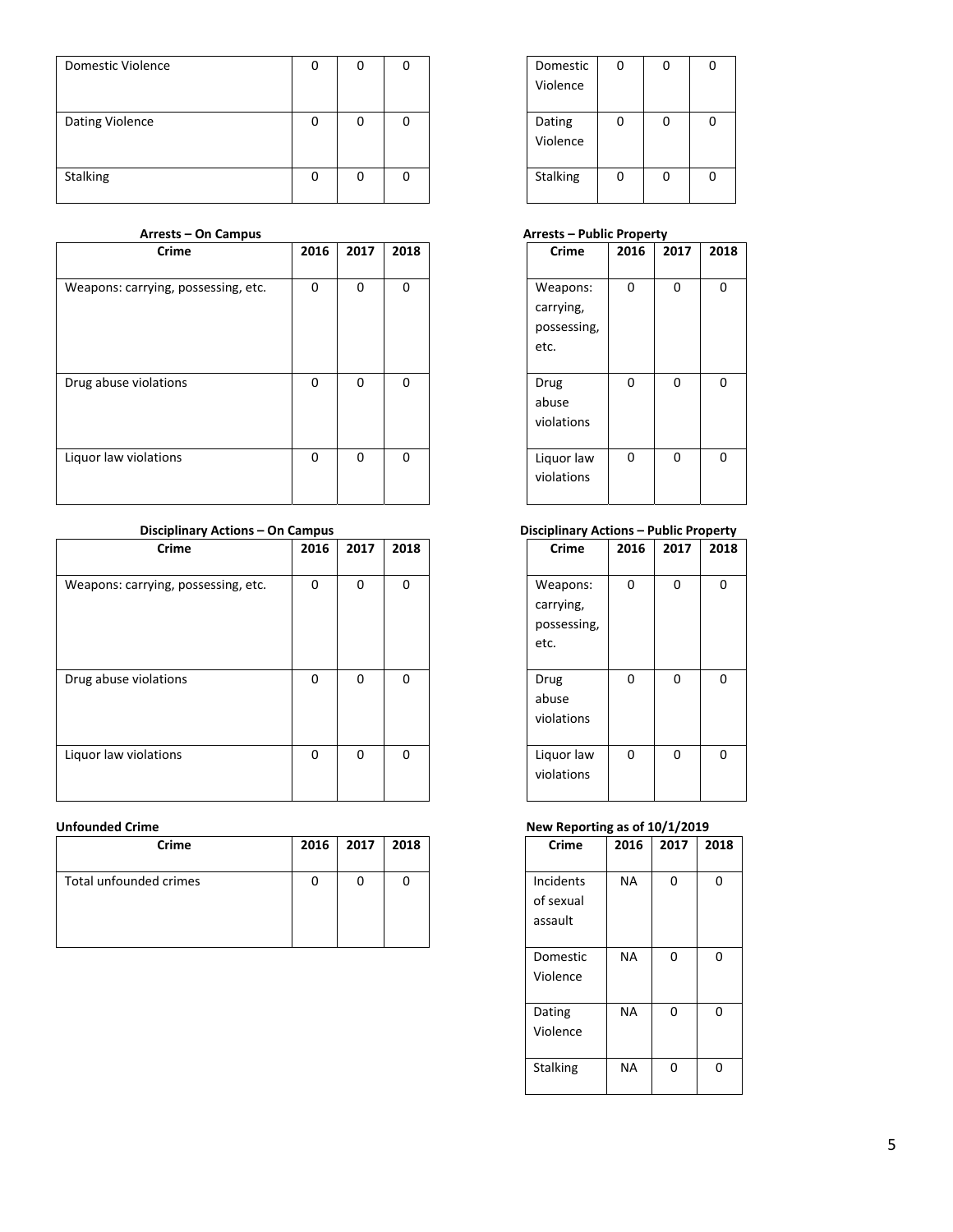|                                          |                     |                     |                     | <b>Occurrences of Hate Crimes</b>            |                     |                     |                   |                                   |                           |  |
|------------------------------------------|---------------------|---------------------|---------------------|----------------------------------------------|---------------------|---------------------|-------------------|-----------------------------------|---------------------------|--|
|                                          |                     |                     |                     | Category of Bias for crimes reported in 2018 |                     |                     |                   |                                   |                           |  |
| <b>Criminal Offense</b>                  | 2018<br>Total       | Race                | Religion            | Sexual<br><b>Orientation</b>                 | Gender              | Gender<br>Identity  | <b>Disability</b> | <b>Ethnicity</b>                  | <b>National</b><br>Origin |  |
| Murder/Non-negligent manslaughter        | 0                   | $\mathbf 0$         | $\mathbf 0$         | 0                                            | $\mathbf 0$         | $\mathbf 0$         | $\mathbf 0$       | 0                                 | 0                         |  |
| Rape                                     | 0                   | $\mathsf 0$         | 0                   | 0                                            | 0                   | 0                   | 0                 | 0                                 | 0                         |  |
| Fondling                                 | $\mathbf 0$         | $\mathsf{O}\xspace$ | 0                   | 0                                            | $\mathsf 0$         | 0                   | 0                 | 0                                 | 0                         |  |
| Incest                                   | 0                   | $\mathsf{O}\xspace$ | 0                   | 0                                            | $\mathbf 0$         | 0                   | 0                 | 0                                 | 0                         |  |
| <b>Statutory Rape</b>                    | 0                   | $\mathbf 0$         | 0                   | 0                                            | 0                   | 0                   | 0                 | 0                                 | 0                         |  |
| Robbery                                  | 0                   | $\pmb{0}$           | $\pmb{0}$           | 0                                            | $\mathbf 0$         | $\mathsf{O}\xspace$ | $\pmb{0}$         | 0                                 | 0                         |  |
| Aggravated Assault                       | 0                   | $\pmb{0}$           | $\pmb{0}$           | 0                                            | $\mathbf 0$         | $\pmb{0}$           | 0                 | 0                                 | 0                         |  |
| Burglary                                 | $\mathbf 0$         | $\mathsf 0$         | 0                   | $\mathbf 0$                                  | $\mathbf 0$         | 0                   | 0                 | 0                                 | 0                         |  |
| Motor vehicle theft                      | 0                   | $\mathsf{O}\xspace$ | 0                   | 0                                            | 0                   | 0                   | 0                 | 0                                 | 0                         |  |
| Arson                                    | $\mathsf 0$         | $\mathsf{O}\xspace$ | 0                   | $\mathsf{O}\xspace$                          | $\mathsf 0$         | $\mathsf{O}\xspace$ | 0                 | 0                                 | 0                         |  |
| Simple assault                           | 0                   | $\mathbf 0$         | 0                   | 0                                            | 0                   | $\mathsf 0$         | 0                 | 0                                 | 0                         |  |
| Larceny-theft                            | 0                   | $\mathbf 0$         | 0                   | 0                                            | 0                   | 0                   | 0                 | 0                                 | 0                         |  |
| Intimidation                             | $\mathsf 0$         | $\pmb{0}$           | 0                   | 0                                            | $\mathsf{O}\xspace$ | $\mathsf{O}\xspace$ | $\pmb{0}$         | 0                                 | 0                         |  |
| Destruction/damage/vandalism of property | $\mathsf 0$         | $\mathsf{O}\xspace$ | 0                   | $\pmb{0}$                                    | $\mathsf{O}\xspace$ | 0                   | 0                 | 0                                 | 0                         |  |
|                                          |                     |                     |                     | Category of Bias for crimes reported in 2017 |                     |                     |                   |                                   |                           |  |
| <b>Criminal Offense</b>                  | 2017<br>Total       | Race                | Religion            | Sexual<br>Orientation                        | Gender              | <b>Disability</b>   |                   | <b>Ethnicity/ National Origin</b> |                           |  |
| Murder/Non-negligent manslaughter        | $\mathsf{O}\xspace$ | $\mathsf{O}\xspace$ | $\pmb{0}$           | $\pmb{0}$                                    | $\mathsf{O}\xspace$ | 0                   |                   | 0                                 |                           |  |
| Rape                                     | $\overline{0}$      | $\mathsf{O}\xspace$ | $\pmb{0}$           | $\pmb{0}$                                    | $\mathsf 0$         | $\overline{0}$      |                   | $\mathsf{O}\xspace$               |                           |  |
| Fondling                                 | $\mathsf{O}\xspace$ | $\mathsf{O}\xspace$ | $\mathsf{O}\xspace$ | $\pmb{0}$                                    | $\mathsf 0$         | $\pmb{0}$           |                   | $\mathbf 0$                       |                           |  |
| Incest                                   | $\mathsf{O}\xspace$ | $\mathsf{O}\xspace$ | $\mathsf 0$         | $\pmb{0}$                                    | $\mathsf 0$         | $\pmb{0}$           |                   | $\mathsf{o}$                      |                           |  |
| <b>Statutory Rape</b>                    | $\mathsf{O}\xspace$ | $\mathsf{O}\xspace$ | $\mathbf 0$         | $\mathsf{O}\xspace$                          | $\mathsf{O}\xspace$ | $\mathsf{O}$        |                   | $\mathsf{O}\xspace$               |                           |  |
| Robbery                                  | $\mathsf{O}\xspace$ | $\mathsf{O}\xspace$ | $\overline{0}$      | $\mathsf 0$                                  | $\mathsf{O}\xspace$ | $\pmb{0}$           |                   | $\mathsf 0$                       |                           |  |
| Aggravated Assault                       | $\mathsf{O}\xspace$ | $\mathsf{O}\xspace$ | $\mathsf 0$         | $\pmb{0}$                                    | $\mathsf{O}\xspace$ | $\pmb{0}$           |                   | $\mathsf{O}\xspace$               |                           |  |
| Burglary                                 | $\mathsf{O}\xspace$ | $\mathsf{O}\xspace$ | $\mathsf{O}\xspace$ | $\pmb{0}$                                    | $\mathsf{O}\xspace$ | $\pmb{0}$           |                   | $\mathsf{O}\xspace$               |                           |  |
| Motor vehicle theft                      | $\mathsf 0$         | $\mathsf 0$         | $\mathsf 0$         | $\pmb{0}$                                    | $\mathsf 0$         | $\pmb{0}$           |                   | $\mathsf{O}\xspace$               |                           |  |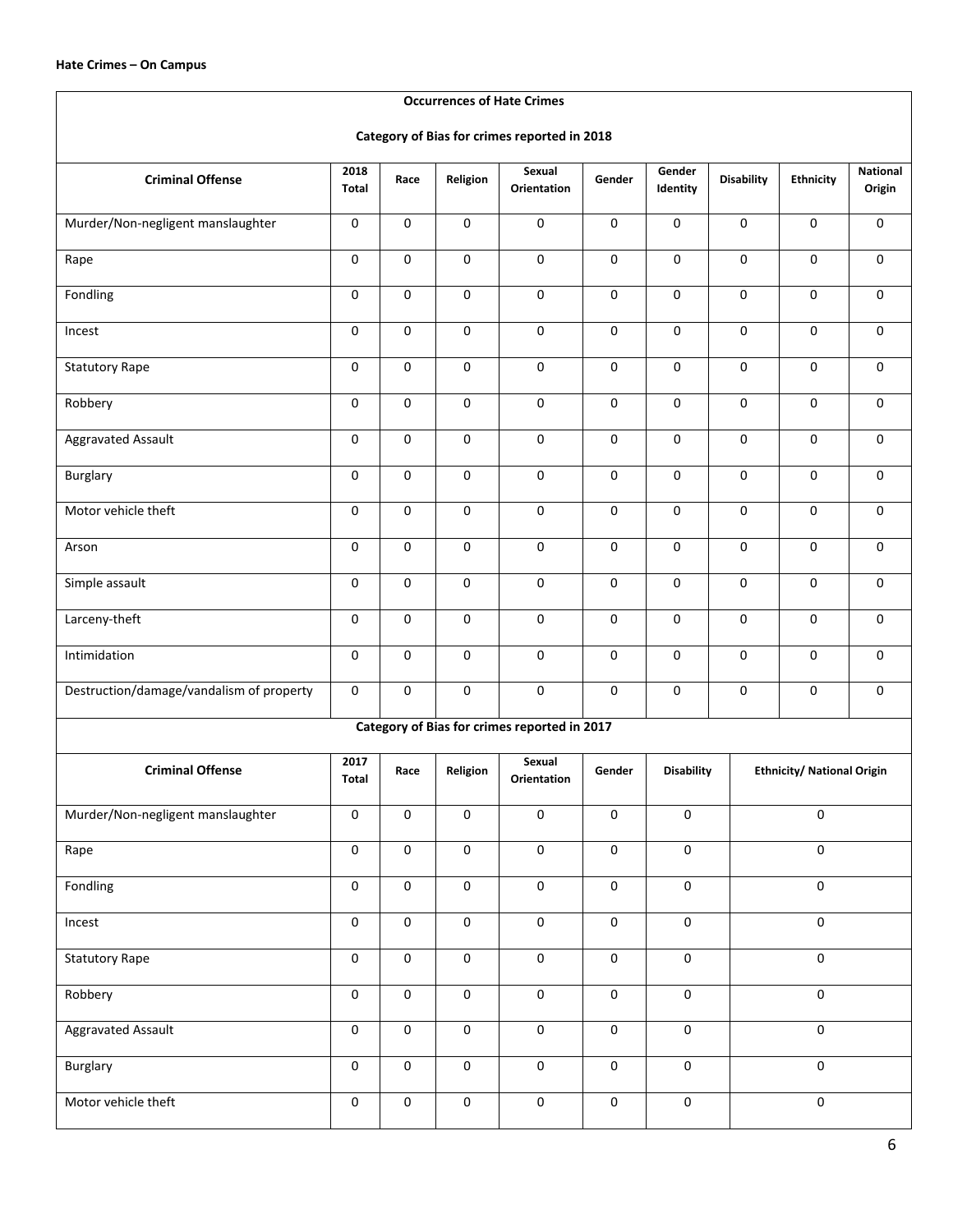| Arson                                    | $\mathbf 0$          | 0           | $\pmb{0}$      | $\mathbf 0$                                  | 0           | $\mathbf 0$       | $\mathsf 0$                       |
|------------------------------------------|----------------------|-------------|----------------|----------------------------------------------|-------------|-------------------|-----------------------------------|
| Simple assault                           | $\mathsf 0$          | 0           | $\mathbf 0$    | $\mathbf 0$                                  | 0           | $\mathbf 0$       | 0                                 |
| Larceny-theft                            | 0                    | 0           | 0              | 0                                            | 0           | $\mathsf 0$       | $\mathsf 0$                       |
| Intimidation                             | $\pmb{0}$            | 0           | 0              | 0                                            | 0           | 0                 | 0                                 |
| Destruction/damage/vandalism of property | $\mathsf 0$          | $\Omega$    | $\pmb{0}$      | $\mathsf 0$                                  | 0           | 0                 | $\mathsf 0$                       |
|                                          |                      |             |                | Category of Bias for crimes reported in 2016 |             |                   |                                   |
| <b>Criminal Offense</b>                  | 2016<br><b>Total</b> | Race        | Religion       | Sexual<br>Orientation                        | Gender      | <b>Disability</b> | <b>Ethnicity/ National Origin</b> |
| Murder/Non-negligent manslaughter        | $\overline{0}$       | 0           | $\overline{0}$ | $\Omega$                                     | 0           | 0                 | $\overline{0}$                    |
| Rape                                     | $\mathsf 0$          | 0           | $\mathbf 0$    | $\mathbf 0$                                  | $\mathbf 0$ | $\mathbf 0$       | $\mathbf 0$                       |
| Fondling                                 | $\mathbf 0$          | 0           | $\pmb{0}$      | $\pmb{0}$                                    | $\pmb{0}$   | $\pmb{0}$         | $\mathsf{o}$                      |
| Incest                                   | $\pmb{0}$            | $\mathbf 0$ | $\mathsf 0$    | $\mathsf 0$                                  | $\mathsf 0$ | $\overline{0}$    | $\overline{0}$                    |
| <b>Statutory Rape</b>                    | $\pmb{0}$            | 0           | $\mathsf 0$    | $\mathbf 0$                                  | 0           | 0                 | 0                                 |
| Robbery                                  | 0                    | 0           | 0              | $\mathsf 0$                                  | $\mathsf 0$ | $\mathsf 0$       | 0                                 |
| <b>Aggravated Assault</b>                | $\overline{0}$       | 0           | $\mathbf 0$    | $\overline{0}$                               | 0           | 0                 | $\overline{0}$                    |
| <b>Burglary</b>                          | $\pmb{0}$            | $\mathbf 0$ | $\mathbf 0$    | $\mathsf 0$                                  | 0           | $\overline{0}$    | $\overline{0}$                    |
| Motor vehicle theft                      | $\mathbf 0$          | 0           | $\pmb{0}$      | $\mathbf 0$                                  | 0           | 0                 | 0                                 |
| Arson                                    | 0                    | 0           | 0              | $\pmb{0}$                                    | 0           | $\mathsf 0$       | 0                                 |
| Simple assault                           | $\pmb{0}$            | 0           | 0              | $\mathsf 0$                                  | 0           | $\mathsf 0$       | $\mathsf 0$                       |
| Larceny-theft                            | $\pmb{0}$            | 0           | 0              | $\mathbf 0$                                  | $\mathsf 0$ | $\mathsf 0$       | $\mathsf 0$                       |
| Intimidation                             | 0                    | 0           | 0              | $\pmb{0}$                                    | 0           | 0                 | $\mathbf 0$                       |
| Destruction/damage/vandalism of property | $\pmb{0}$            | 0           | 0              | $\mathbf 0$                                  | 0           | 0                 | 0                                 |

#### **Hate Crimes – Public Property**

|                                              |               |      |          | <b>Occurrences of Hate Crimes</b> |        |                    |                   |                  |                           |
|----------------------------------------------|---------------|------|----------|-----------------------------------|--------|--------------------|-------------------|------------------|---------------------------|
| Category of Bias for crimes reported in 2018 |               |      |          |                                   |        |                    |                   |                  |                           |
| <b>Criminal Offense</b>                      | 2018<br>Total | Race | Religion | Sexual<br><b>Orientation</b>      | Gender | Gender<br>Identity | <b>Disability</b> | <b>Ethnicity</b> | <b>National</b><br>Origin |
| Murder/Non-negligent manslaughter            | 0             | 0    | 0        | 0                                 | 0      | 0                  | 0                 | 0                | 0                         |
| Rape                                         | 0             | 0    | 0        | 0                                 | 0      | 0                  | 0                 | 0                | 0                         |
| Fondling                                     | 0             | 0    | 0        | 0                                 | 0      | 0                  | 0                 | 0                | 0                         |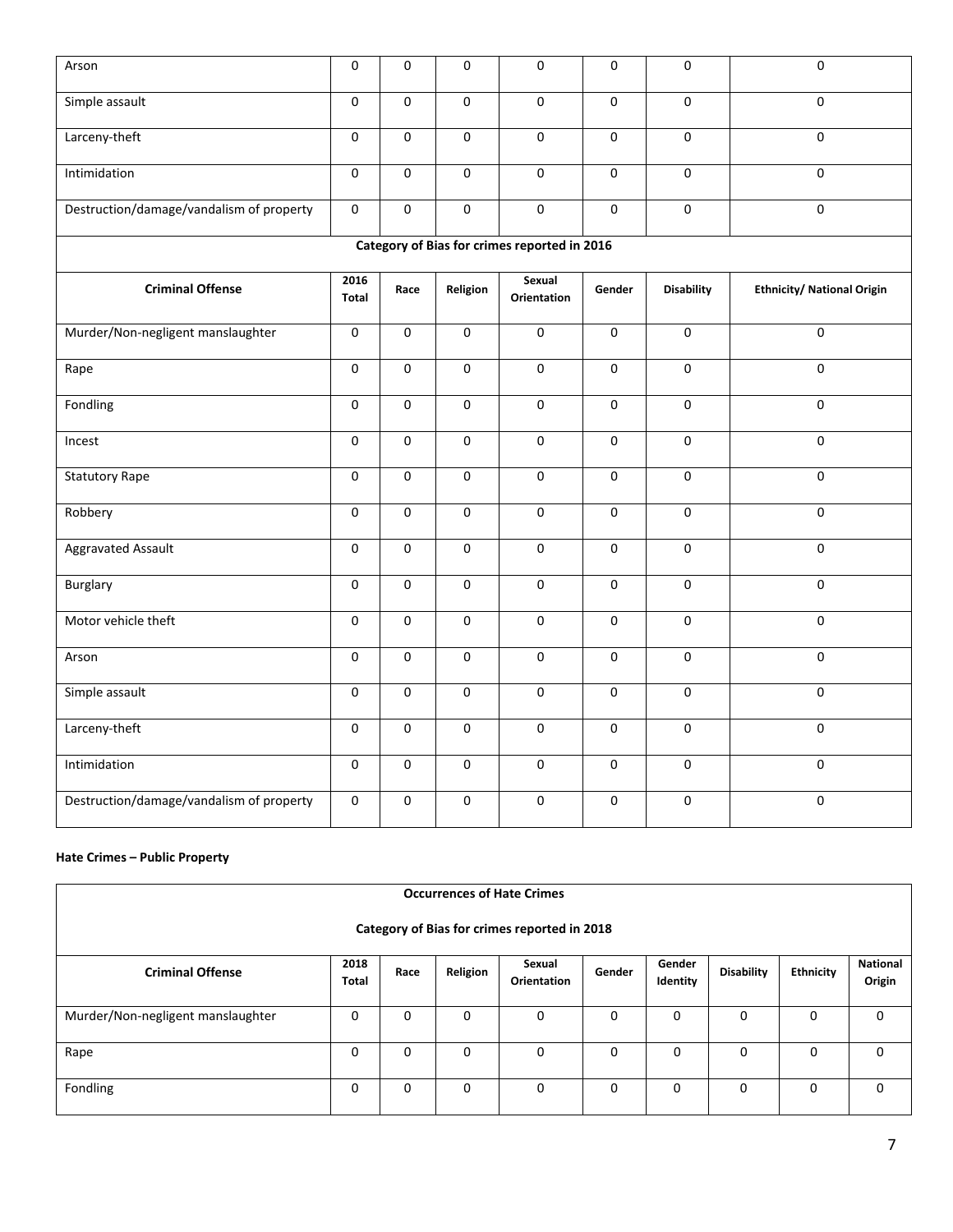| Incest                                       | $\mathsf{O}\xspace$ | 0                   | 0                   | $\mathbf 0$           | 0                   | 0                   | $\mathsf{O}\xspace$ | 0                                 | 0 |
|----------------------------------------------|---------------------|---------------------|---------------------|-----------------------|---------------------|---------------------|---------------------|-----------------------------------|---|
| <b>Statutory Rape</b>                        | $\pmb{0}$           | 0                   | $\pmb{0}$           | $\pmb{0}$             | 0                   | $\mathbf 0$         | $\mathsf 0$         | $\mathbf 0$                       | 0 |
| Robbery                                      | $\mathsf{O}\xspace$ | 0                   | 0                   | $\mathsf{O}\xspace$   | 0                   | $\mathbf 0$         | $\mathsf{O}\xspace$ | 0                                 | 0 |
| Aggravated Assault                           | $\mathsf{O}\xspace$ | 0                   | 0                   | $\mathsf{O}\xspace$   | 0                   | $\mathbf 0$         | $\mathsf 0$         | 0                                 | 0 |
| Burglary                                     | $\mathsf{O}\xspace$ | 0                   | $\mathsf{O}\xspace$ | $\mathsf{O}\xspace$   | 0                   | 0                   | $\mathbf 0$         | 0                                 | 0 |
| Motor vehicle theft                          | $\mathsf{O}\xspace$ | 0                   | $\mathsf{O}\xspace$ | $\mathsf{O}\xspace$   | 0                   | 0                   | $\mathbf 0$         | 0                                 | 0 |
| Arson                                        | 0                   | 0                   | 0                   | $\pmb{0}$             | 0                   | 0                   | $\mathsf{O}\xspace$ | $\mathbf 0$                       | 0 |
| Simple assault                               | $\mathsf{O}\xspace$ | 0                   | 0                   | $\mathsf{O}\xspace$   | 0                   | 0                   | $\mathsf{O}\xspace$ | 0                                 | 0 |
| Larceny-theft                                | $\mathsf{O}\xspace$ | 0                   | $\mathsf{O}\xspace$ | $\mathsf{O}\xspace$   | 0                   | $\mathbf 0$         | $\mathsf{O}\xspace$ | 0                                 | 0 |
| Intimidation                                 | 0                   | 0                   | 0                   | $\mathsf{O}\xspace$   | 0                   | 0                   | 0                   | 0                                 | 0 |
| Destruction/damage/vandalism of property     | $\mathsf{O}\xspace$ | 0                   | 0                   | $\mathbf 0$           | 0                   | $\mathbf 0$         | $\mathsf{O}\xspace$ | 0                                 | 0 |
| Category of Bias for crimes reported in 2017 |                     |                     |                     |                       |                     |                     |                     |                                   |   |
| <b>Criminal Offense</b>                      | 2017<br>Total       | Race                | Religion            | Sexual<br>Orientation | Gender              | <b>Disability</b>   |                     | Ethnicity/ National Origin        |   |
| Murder/Non-negligent manslaughter            | $\mathsf 0$         | $\mathbf 0$         | $\pmb{0}$           | $\mathsf 0$           | 0                   | 0                   |                     | $\mathbf 0$                       |   |
| Rape                                         | $\mathbf 0$         | 0                   | $\mathbf 0$         | $\mathbf 0$           | 0                   | $\mathbf 0$         |                     | 0                                 |   |
| Fondling                                     | 0                   | 0                   | 0                   | $\mathsf{O}\xspace$   | 0                   | $\mathsf{O}\xspace$ |                     | 0                                 |   |
| Incest                                       | 0                   | 0                   | 0                   | $\mathsf{O}\xspace$   | 0                   | 0                   |                     | $\mathsf{O}\xspace$               |   |
| <b>Statutory Rape</b>                        | 0                   | 0                   | $\mathsf 0$         | $\mathsf 0$           | 0                   | 0                   |                     | 0                                 |   |
| Robbery                                      | 0                   | 0                   | 0                   | $\mathbf 0$           | 0                   | 0                   |                     | 0                                 |   |
| <b>Aggravated Assault</b>                    | $\pmb{0}$           | 0                   | $\mathsf{O}\xspace$ | $\mathsf 0$           | 0                   | 0                   |                     | $\mathsf 0$                       |   |
| <b>Burglary</b>                              | $\mathsf 0$         | $\overline{0}$      | $\mathsf 0$         | $\mathsf 0$           | $\mathbf 0$         | 0                   |                     | $\mathbf 0$                       |   |
| Motor vehicle theft                          | $\mathsf{O}\xspace$ | 0                   | $\mathsf{O}\xspace$ | $\mathsf{O}\xspace$   | $\mathbf 0$         | 0                   |                     | $\mathsf 0$                       |   |
| Arson                                        | $\mathsf{O}\xspace$ | $\mathsf{O}\xspace$ | $\mathsf{O}\xspace$ | $\mathsf 0$           | $\mathsf{O}\xspace$ | $\mathsf 0$         |                     | $\mathsf{O}\xspace$               |   |
| Simple assault                               | $\mathsf{O}\xspace$ | $\mathsf{O}\xspace$ | $\mathsf{O}\xspace$ | $\mathsf 0$           | $\mathsf{O}\xspace$ | $\mathsf{O}\xspace$ |                     | 0                                 |   |
| Larceny-theft                                | $\mathsf{O}\xspace$ | $\mathsf{O}\xspace$ | $\pmb{0}$           | $\mathsf 0$           | $\mathsf{O}\xspace$ | $\mathbf 0$         |                     | $\mathbf 0$                       |   |
| Intimidation                                 | $\pmb{0}$           | 0                   | $\pmb{0}$           | $\mathbf 0$           | $\mathsf{O}\xspace$ | $\mathbf 0$         |                     | 0                                 |   |
| Destruction/damage/vandalism of property     | $\pmb{0}$           | $\mathsf 0$         | $\pmb{0}$           | $\mathsf 0$           | 0                   | 0                   |                     | $\mathbf 0$                       |   |
| Category of Bias for crimes reported in 2016 |                     |                     |                     |                       |                     |                     |                     |                                   |   |
| <b>Criminal Offense</b>                      | 2016<br>Total       | Race                | Religion            | Sexual<br>Orientation | Gender              | <b>Disability</b>   |                     | <b>Ethnicity/ National Origin</b> |   |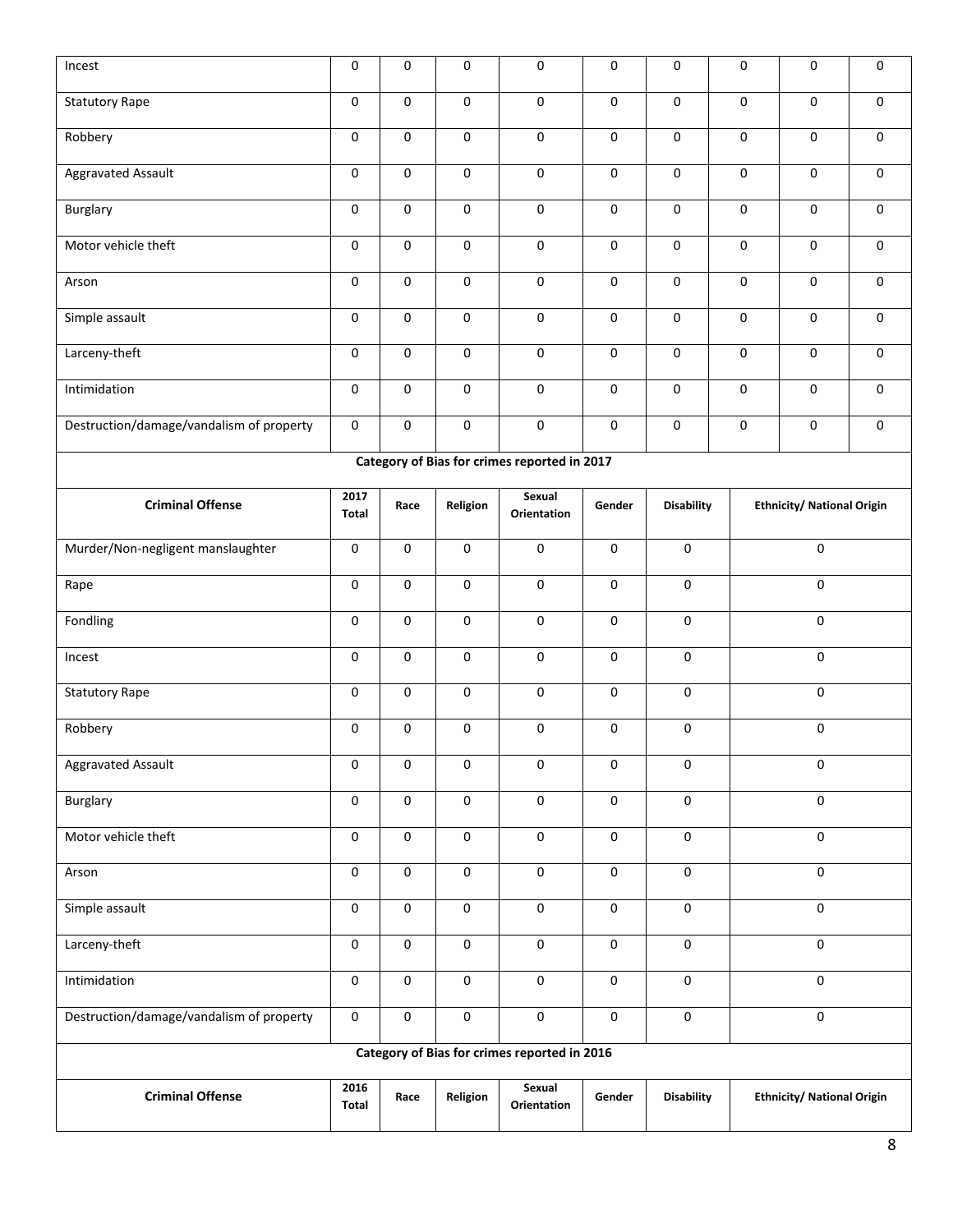| Murder/Non-negligent manslaughter        | 0 | $\mathbf 0$         | 0                   | $\mathsf{O}\xspace$ | $\mathbf 0$         | 0                   | 0           |
|------------------------------------------|---|---------------------|---------------------|---------------------|---------------------|---------------------|-------------|
| Rape                                     | 0 | $\mathbf 0$         | 0                   | $\mathbf 0$         | $\Omega$            | 0                   | $\mathbf 0$ |
| Fondling                                 | 0 | $\mathsf{O}\xspace$ | 0                   | $\mathsf 0$         | $\mathsf 0$         | $\mathbf 0$         | 0           |
| Incest                                   | 0 | $\mathsf{O}\xspace$ | $\mathbf 0$         | $\mathsf{O}\xspace$ | $\mathbf 0$         | 0                   | 0           |
| <b>Statutory Rape</b>                    | 0 | $\mathbf 0$         | $\mathbf 0$         | $\mathsf{O}\xspace$ | $\mathsf 0$         | 0                   | $\mathbf 0$ |
| Robbery                                  | 0 | $\mathsf{O}\xspace$ | $\pmb{0}$           | $\mathsf 0$         | $\pmb{0}$           | 0                   | $\mathsf 0$ |
| Aggravated Assault                       | 0 | $\mathsf{O}\xspace$ | $\pmb{0}$           | $\mathsf{O}\xspace$ | $\pmb{0}$           | 0                   | 0           |
| Burglary                                 | 0 | $\mathbf 0$         | 0                   | $\mathsf 0$         | $\mathsf 0$         | $\mathsf 0$         | 0           |
| Motor vehicle theft                      | 0 | $\mathbf 0$         | $\mathbf 0$         | $\mathsf{O}\xspace$ | $\mathbf 0$         | 0                   | $\mathbf 0$ |
| Arson                                    | 0 | $\mathsf{O}\xspace$ | 0                   | $\mathsf{O}\xspace$ | $\mathbf 0$         | $\mathsf{O}\xspace$ | $\mathbf 0$ |
| Simple assault                           | 0 | $\mathbf 0$         | $\mathbf 0$         | $\mathbf 0$         | $\mathbf 0$         | 0                   | 0           |
| Larceny-theft                            | 0 | $\mathbf 0$         | $\mathsf{O}\xspace$ | $\mathsf 0$         | $\mathbf 0$         | 0                   | $\mathsf 0$ |
| Intimidation                             | 0 | $\mathsf{O}\xspace$ | 0                   | $\mathsf{O}\xspace$ | $\mathsf{O}\xspace$ | $\mathsf{O}\xspace$ | $\mathbf 0$ |
| Destruction/damage/vandalism of property | 0 | $\mathsf{O}\xspace$ | $\mathsf{O}\xspace$ | $\mathsf{O}\xspace$ | $\mathbf 0$         | 0                   | 0           |

*NOTE ‐ Crimes reported under any of the category listed in this section that show evidence of prejudice based on race, religion, sexual orientation, ethnicity or disability as prescribed by the Hate Crimes Statistical Act.*

- 1. This institution does not employ campus security personnel but encourages both its employees and students to immediately report suspected criminal activity or other emergencies to the nearest available institutional official and/or in the event of emergency to directly contact local law enforcement or other emergency response agencies by dialing 911.
- 2. (I) All students and employees are required to report any crime or emergency to their institutional official promptly.

(II) Preparation for the Annual Disclosure of Crime Statistics report is obtained by the institution's directors who contact the correct police department District for statistics and the institution's Daily Incident Log and then records those statistics.

(III) If a student or employee wishes to report a crime on a voluntary or confidential basis, the **institutional official** will be prepared to record and report the crime, but not the name of the informant. The student or employee may, in order to maintain confidentiality, submit the information in writing to his/her **institutional official** without signature. If the student wishes not to maintain confidentiality, the student will contact his/her **teacher or school official** who in turn will contact the nearest **supervisor** to report criminal actions or emergencies to the **appropriate agency by calling (911).**

Only students, employees and other parties having business with this institution should be on institutional property. Staff, faculty, students, and prospective students or any person entering the premises must have and CARRY on them at all times a security identification badge. Those without an identification badge must sign in at the entrance and identify their purpose of visit, the person to be visited and register their time in and out of the building. The visitor must also wear a visitor's badge while on campus. All rear access doors leading to the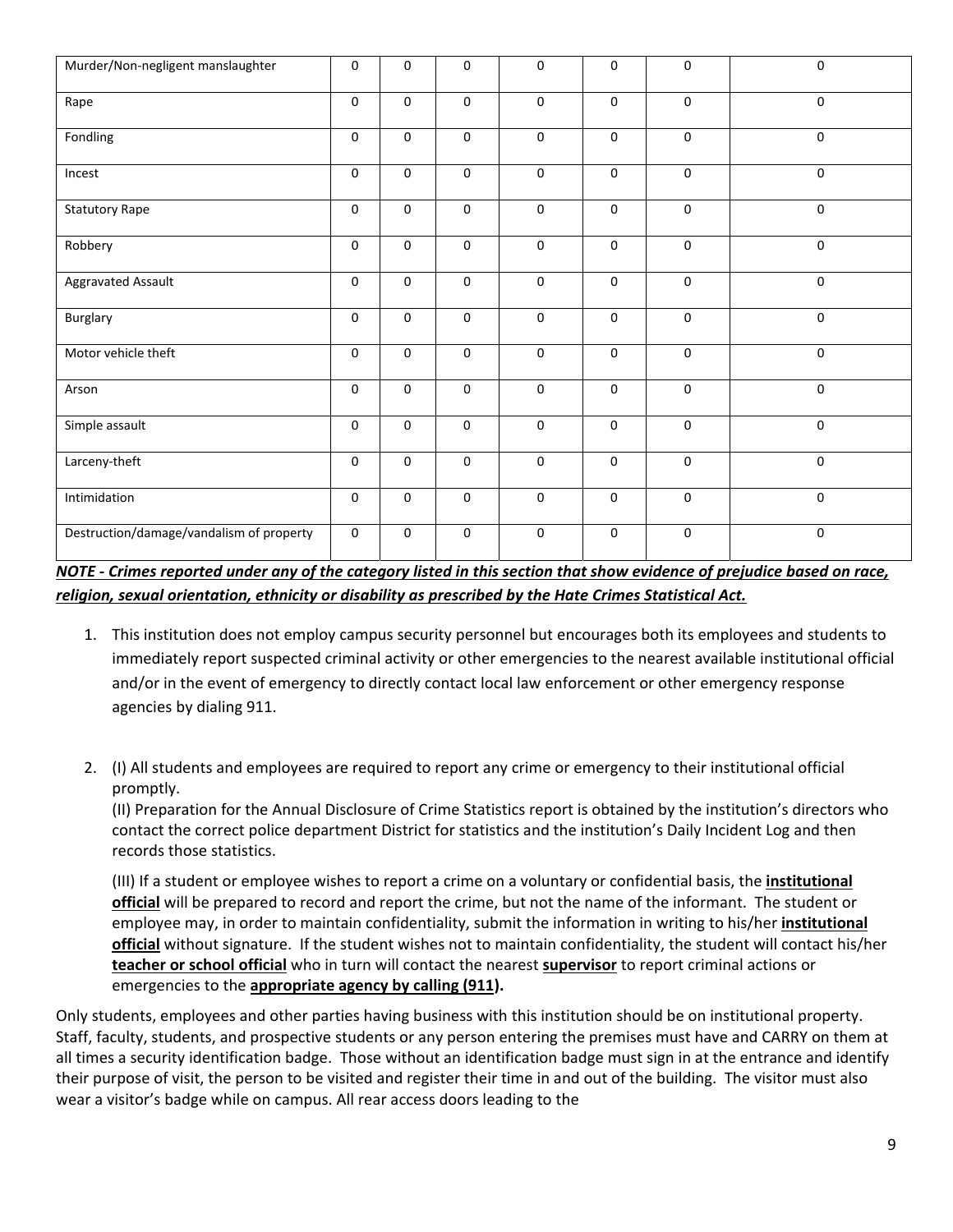#### **CAMPUS SECURITY ACT DISCLOSURE STATEMENT – Clery Act—(continued)**

- 3. campus are closed and locked during evening hours staring at 5 PM. When the school closes for the night, the school's official or supervisor will inspect each floor to see that it is empty and then set the alarms on each floor and then lock down the campus. Other individuals present on institutional property at any time without the express permission of the appropriate institutional official(s) shall be viewed as trespassing and may as such be subject to a fine and/or arrest. In addition, students and employees present on institutional property during periods of non‐operation without the express permission of the appropriate institutional official(s) shall also be viewed as trespassing and may also be subject to a fine and/or arrest.
- 4. Current policies concerning campus law enforcement are as follows:
	- a. Institution's officials have no powers of arrest other than the Citizens Arrest Law, and are required in the event of a crime or emergency to call the correct agency or dial (911) for the police and emergency services. The Citizens Arrest Law will be invoked only as a last resort, and after all other possibilities have been explored.
	- b. Employees shall contact their immediate or nearest ranking supervisor to report any criminal action or emergency to the appropriate agency by calling (911). If possible, in the interim, the security guard(s) and or institutional official shall attempt to non-violently deal with the crime or emergency with the appropriate agency on campus. Individual discretion must be used; as undue risk should not be taken.
	- c. The institution currently has no procedures for encouraging or facilitating pastoral or professional counseling (mental health or otherwise), other than the student or employee is encouraged to seek such aid.
- 5. Though this institution does not offer regularly scheduled crime awareness or prevention programs, students are encouraged to exercise proper care in seeing to their personal safety and the safety of others. The following is a description of policies, rules and programs designed to inform students and employees about the prevention of crimes on campus.
	- a. Do not leave personal property in classrooms.
	- b. Report any suspicious persons to your institutional official.
	- c. Always try to walk in groups outside the school premises.
	- d. If you are waiting for a ride, wait within sight of other people.
	- e. Employees (staff and faculty) will close and lock all doors, windows and blinds and turn off lights when leaving a room
	- f. The Crime Awareness and Campus Security Act is available upon request to students, employees (staff and faculty) and prospective students.
	- g. The school has no formal program, other than orientation, that disseminates this information. All information is available on request.
	- h. Information regarding any crimes committed on the campus or leased/attached properties (parking lot) will be available and posted in a conspicuous place within two (2) business days after the reporting of the crime and be available for sixty (60) business days during normal business hours, unless the disclosure is prohibited by law, would jeopardize the confidentiality of the victim or an ongoing criminal investigation, would jeopardize the safety of an individual, would cause a suspect to flee or evade detection, or would result in the destruction of evidence. Once the reason for the lack of disclosure is no longer in force, the institution must disclose the information. If there is a request for information that is older than sixty 60 days, that information must be made available within two (2) business days of the request.
- 6 The institution does not offer regularly scheduled crime awareness or prevention programs other than orientation where all the institution's policies and regulations are properly disclosed to prospective students.
- 7. All incidents shall be recorded in the Daily Incident Log at the institutional official's station. The log includes the date, time, location, incident reported, and disposition of incident and the name of the person who took the report. The report must be entered in the log within two (2) business days after it is reported to the school's official, unless that disclosure is prohibited by law or would endanger the confidentiality of the victim.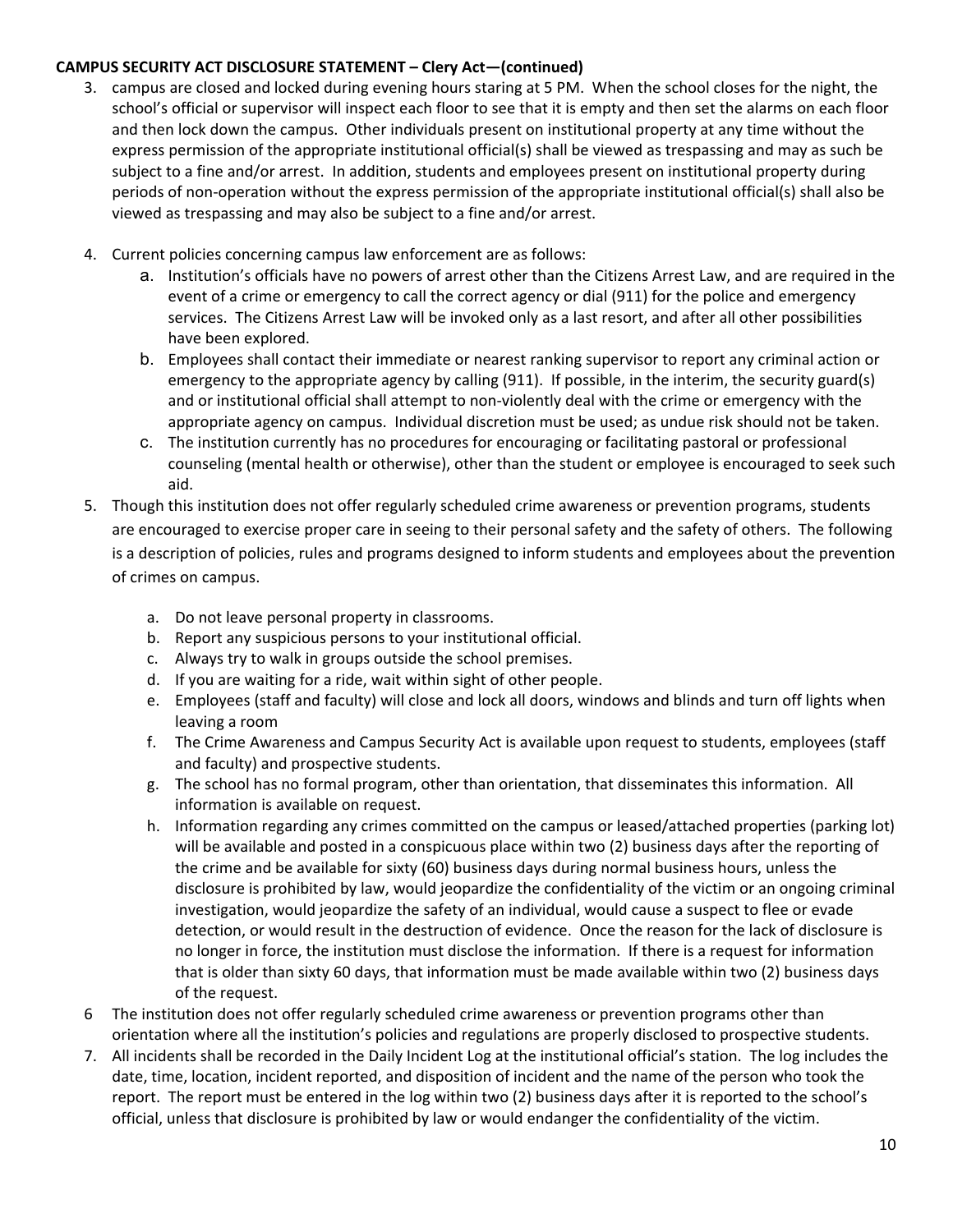### **CAMPUS SECURITY ACT DISCLOSURE STATEMENT – Clery Act—(continued)**

- 8. This institution does not permit the sale, possession or consumption of alcoholic beverages on school property and adheres to and enforces all state underage‐drinking laws.
- 9. The institution does not permit the possession, use or sale of illegal drugs by its employees and students and adheres to and enforces all state and Federal drug laws. The violation of these policies by students or employees may result in expulsion, termination and/or arrest
- 10. Information concerning drug and alcohol abuse education programs is posted at the campus and is distributed annually to students and staff. *(Institutions are advised to make available to students and staff members information on an agency that provides counseling and help on drug and alcohol abuse education).*
- 11. It is the policy of this institution to have any sexual assaults (criminal offenses) on campus to be reported immediately to the institution's official, who will report it to (911) emergency and police units. The institution during the orientation of given to newly admitted students emphasizes the prevention of sexual crimes by insisting students to work, study and walk outside of the premises in as much as possible, accompanied by other students or in view of other persons, generally, avoiding as much as possible to be alone by themselves at any time. During the daily functioning of the school operations, staff and administrators focus in observing that students are not in any circumstance by themselves.
	- I. The institutional program to prevent sexual crimes consists in maintaining a continuous lookout for each other to protect and prevent any sexual assaults. The entire staff takes part of this program to protect the students and the staff among themselves.
	- II. A person who was victimized will be encouraged to seek counseling at a rape crisis center and to maintain all physical evidence until such a time when that person can be properly transported to a hospital or rape crisis center for proper treatment.
	- III. A victim of a sexual crime has the option of reporting this crime to the institutional authorities or to report it directly to (911) and search for professional assistance from the emergency agencies. If requested, the institutional personnel will be prepared to request assistance calling (911). When the crime is reported, the school will provide the victim with a written explanation of his or her rights and options.
	- IV. The institution does not have accessibility to professional counseling, mental health or otherwise, students and employees are encouraged to seek such professional assistance at the nearest hospital or health care services.
	- V. The institution will offer the victim of a sexual crime, any available options to change the academic schedule in as much as possible to the benefit of the victimized person.
	- VI. The institutional disciplinary actions in reference to an alleged sex offence are as follows:
		- a. The accuser and the accused are entitled to the same opportunities to have others present during a disciplinary proceeding: and
		- b. Both the accuser and the accused must be informed of the outcome of any institutional proceeding brought alleging a sex offense
	- VII. This institution has zero tolerance of violation of this policy. Once the offense is confirmed the institutional disciplinary action against students or employees may result in expulsion from school, or termination of employment and in accordance to local laws, to an arrest of the offender by the authorities.
- 12. The institution provides the following website to obtain information concerning the registration of sex offenders arrest.

Https: https://www.meganslaw.ca.gov/Mobile/Disclaimer.aspx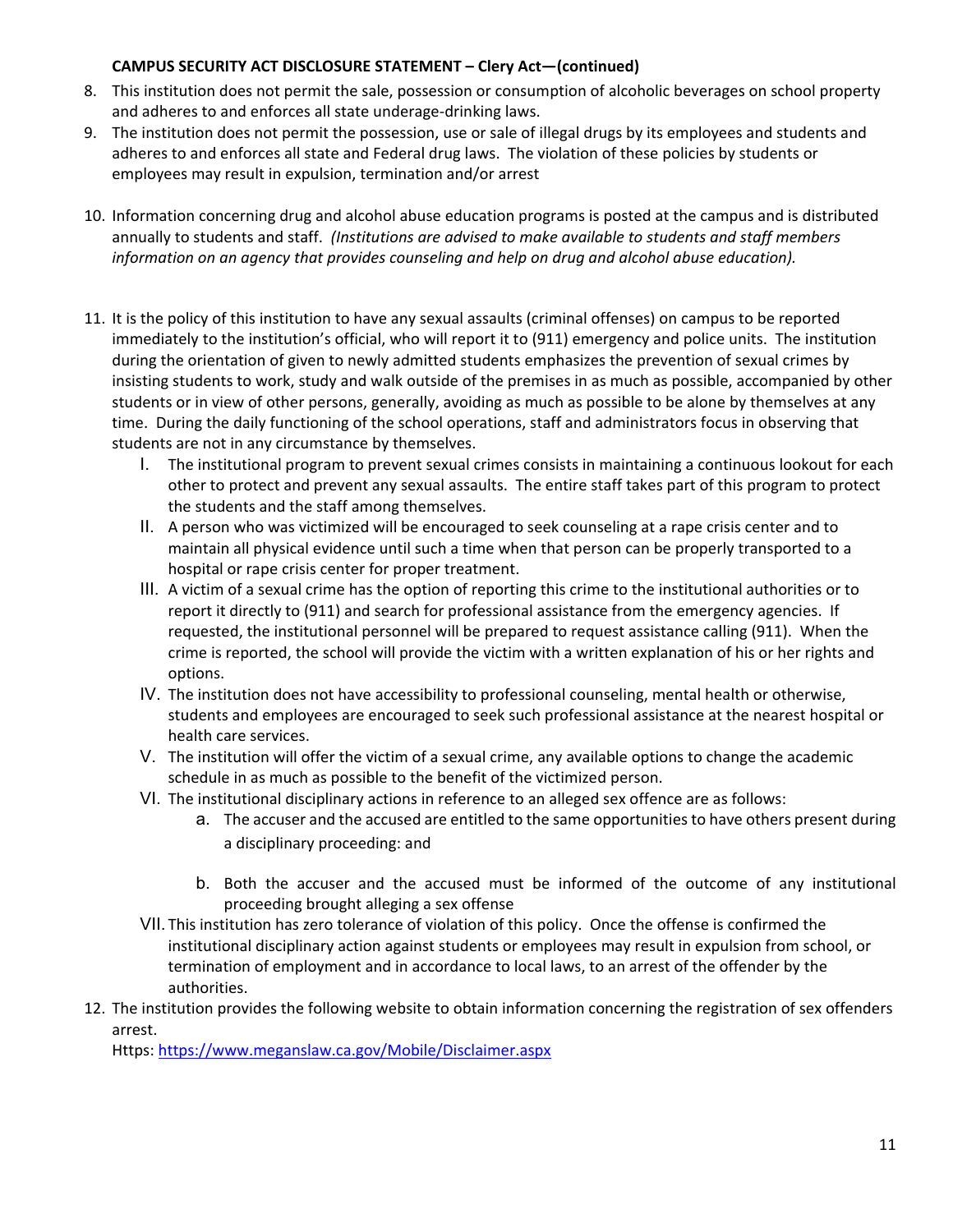#### 13 **Description of school's emergency response and evacuation procedures.**

Required elements:

‐Procedures to immediately notify the campus community upon the confirmation of a significant emergency or dangerous situation involving an immediate threat to the health or safety of students or employees occurring on campus

‐Statement that institution will, without delay, and taking into account the safety of the community, determine content of the notification Must initiate notification system, unless issuing notification will compromise efforts to assist a victim or to contain, respond to, or otherwise mitigate the emergency

‐A description institution's process to confirm there is a significant emergency

‐Determine whom to notify

‐Determine content of the notification

‐Initiate the notification system

‐List of titles of persons/organizations responsible for carrying out these actions

‐Procedures for disseminating emergency information to the larger community

‐The institution's procedures to test the emergency response and evacuation procedures on at least an annual basis

‐Tests Announced or unannounced

‐Publicized in conjunction with at least one test per calendar year

‐Documented (description of the exercise, the date, time, and whether it was announced or unannounced)

14 Revised **Crime Classification: Burglary vs. Larceny**: An incident must meet three conditions to be classified as a Burglary.

- There must be evidence of unlawful entry (trespass). Both forcible entry and unlawful entry no force are counted.
- The unlawful entry must occur within a structure, which is defined as having four walls, a roof, and a door.
- The unlawful entry into a structure must show evidence that the entry was made in order to commit a felony or theft. If the intent was not to commit a felony or theft, or if the intent cannot be determined, the proper classification is Larceny.
- 15 **Definition of On‐Campus Student Housing Facility**: For the purposes of the Clery Act regulations, as well as the HEA fire safety and missing student notifications regulations, any student housing facility that is owned or controlled by the institution, or is located on property that is owned of controlled by the institution, and is within the reasonably contiguous geographic area that makes up the campus is considered an on‐campus student housing facility. This definition clarifies that any building located on campus on land owned or controlled by the institution that is used for student housing must be counted as an on‐campus student housing facility, even if the building itself is owned or controlled by a third party.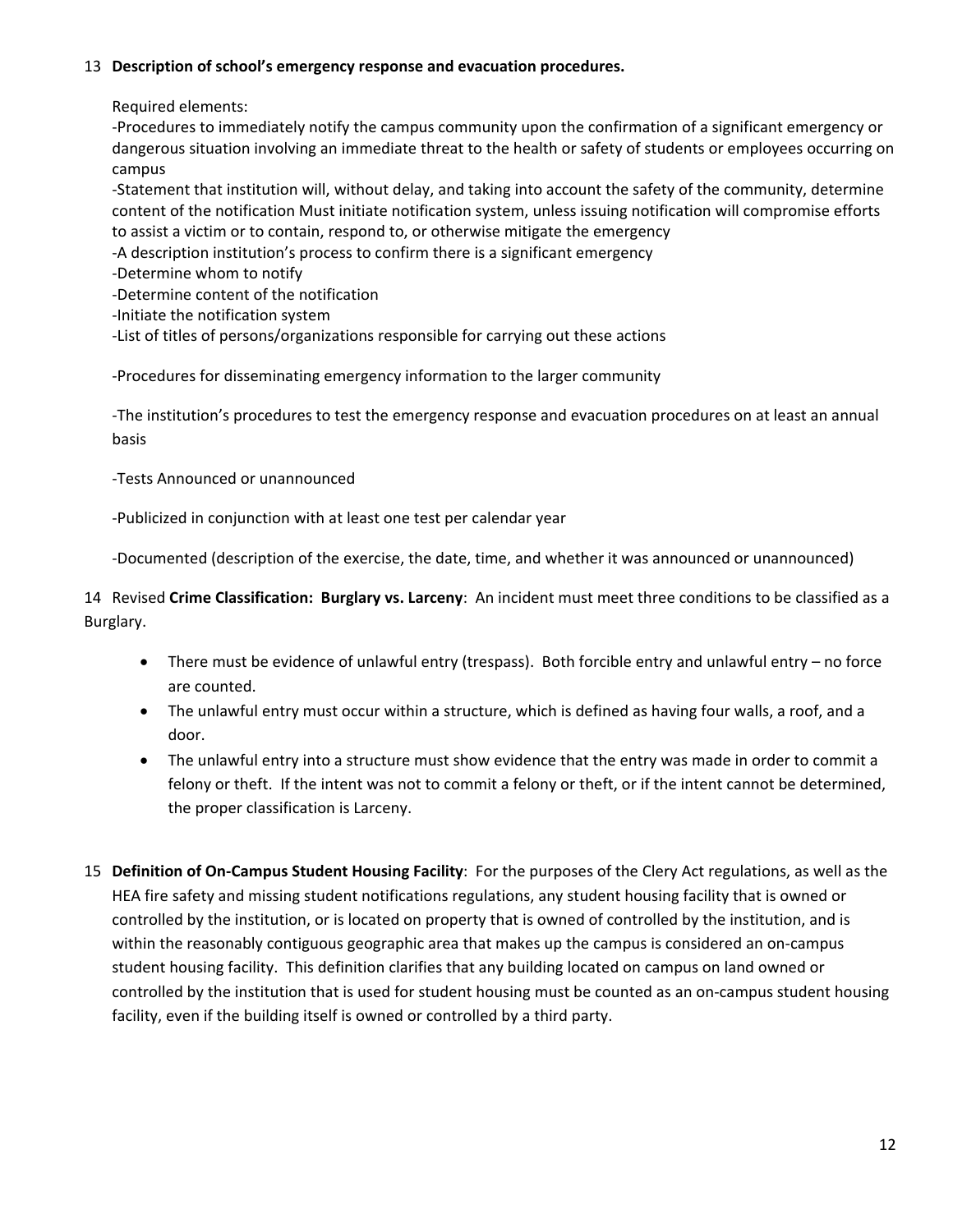- 16 **Campus Law Enforcement Policies**: All institutions must include a statement of policy regarding campus law enforcement in their Annual Security Report. This statement must contain the following elements:
	- A description of the law enforcement authority of the campus security personnel.
	- A description of the working relationship of campus security personnel with State and local law enforcement agencies, including whether the institution has agreements with such agencies, such written memoranda of understanding (MOU), for the investigation of alleged criminal offenses.
	- A statement of policies which encourage accurate and prompt reporting of all crimes to the campus police and the appropriate law enforcement agencies.
	- Students and employees should refer to the person or agency listed at the end of this report when reporting or seeking help on a criminal incident. Please note that any emergency that requires immediate attention should not wait to report to the school's officer but rather should contact the appropriate agency by calling (911).

**The institution does not maintain any special relationship with State and local police and does not have an agreement with those police agencies (such as written memoranda of understanding) to investigate alleged crimes.** 

**This Institution encourages students to complete a timely reporting of all crimes to the campus administrators, police and appropriate law enforcement agencies**

**This institution encourages students to immediately report an incident where an emergency evacuation will be needed. All students should be familiar with the evacuation procedures posted in several key places around the campus.** 

**This institution does not provide on‐campus housing. Therefore, the following disclosures do not apply to this institution:** 

**Fire safety (668.49) Missing students (668.46(h)) Emergency notifications 668.46(g)) Hate crimes 668.46(c))** 

**Peer to Peer file sharing: Students authorized to utilize the institutional electronic equipment for purposes of conducting research, practical work, writing essays, doing homework assignments or in any general use of the equipment for course related work, are strictly unauthorized to copy or distribute any copyrighted material and any violations will subject the individual violator (staff member, non‐staff member or student) to civil and criminal liabilities. The first violation will be punished by removing any authorized privilege use of any institutional equipment, if the violation includes the use of individually owned equipment, the individual will not be allowed to bring in his/her personal equipment into the school premises. Second violation the staff member may be terminated or the student may be expelled from school. This decision will be taken by the school administration. The institution conducts annual evaluations of the procedures in place to prevent any violations of copyrighted materials observing the need of the students to have access to the institutional network. The institution will keep a log summarizing violations reported and disciplinary actions taken.** 

**Students and employees should refer to the following person or agency when reporting or seeking help on a criminal incidents. Please note that any emergency that requires immediate attention should not wait to report to the school's officer but rather should contact the appropriate agency by calling (911).**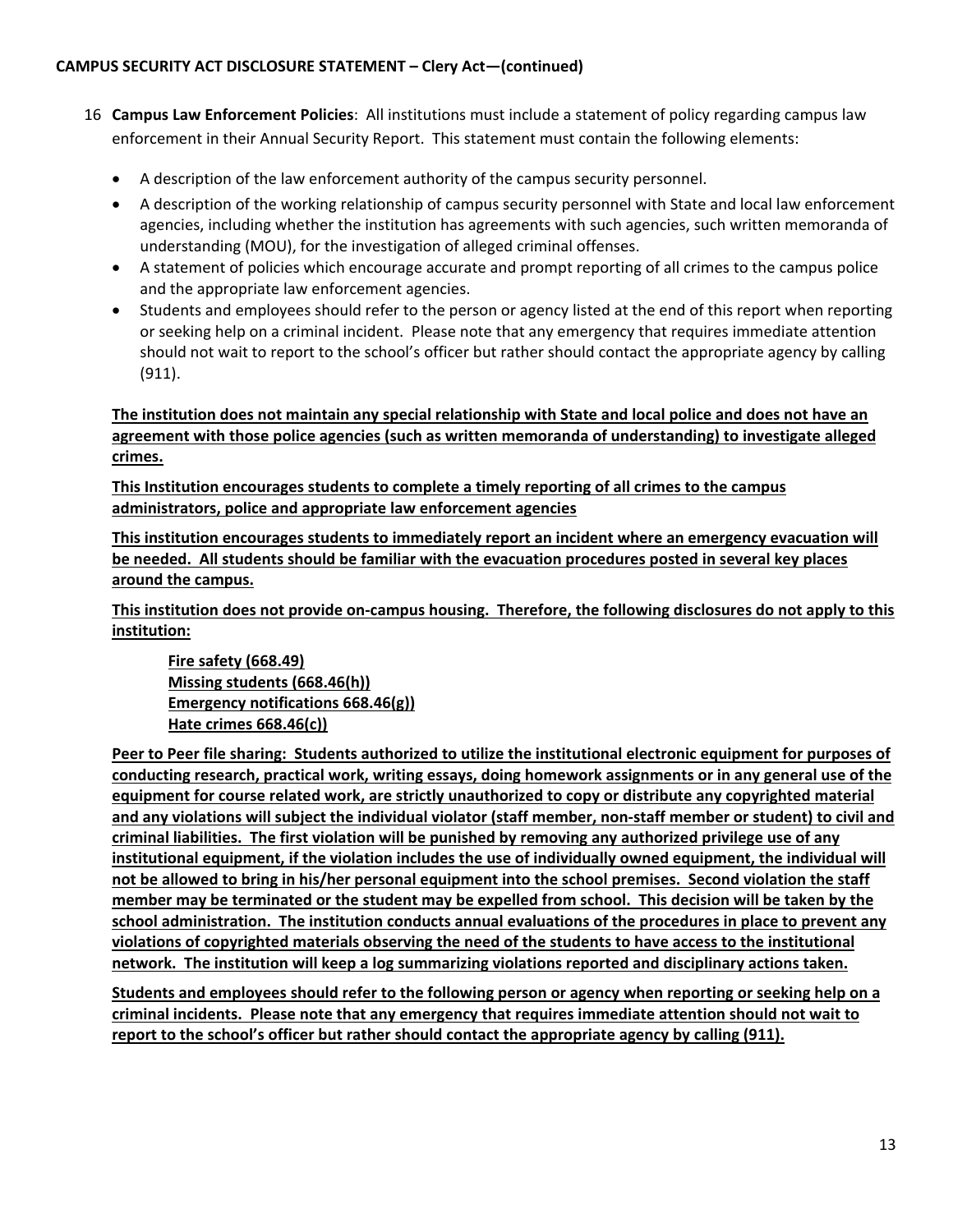| Name of institution's<br><b>Financial Aid Officer</b> | Joe Federico                     |
|-------------------------------------------------------|----------------------------------|
| Title                                                 | <b>Financial Aid Officer</b>     |
| School Name                                           | <b>Federico Beauty Institute</b> |
| Street address                                        | 1515 Sports Drive                |
| City, State Zip                                       | Sacramento CA 95834              |
| Phone No.                                             | 916-929-4242                     |

This institution implements a Drug Free Policy which is issued to each student upon enrollment.

The above report will be updated each calendar year and will be inserted into our catalog. For additional information on the safely & security of our

# **Campus Security Authorities**

Federico Beauty Institute does not have a campus police or security department. Our institute has designated Campus Security Authorities or individuals with significant responsibility for student & campus activities. Campus Security Authorities hold the following job titles:

- President
- Chief Financial Officer
- Director of Administration
- Director of Education
- Educational Systems Manager
- Human Resources

Alleged crimes reported to these Authorities are then reported to the Director of Compliance. Crime reports may be obtained from any one of the Campus Security Authorities or the Director of Compliance. Reports are due for the prior year no later than the end of February. For example, reports for the calendar year 2018 are due February 28, 2019. These reports are then reviewed by the Director of Compliance and filed at the required time in the web‐based data collection process.

## **Statistics From Law Enforcement Agencies**

Crime statistics for our campus are requested via email from the Sacramento Sherriff's Department annually. If a response is not forthcoming, The School will make a good faith effort to obtain crime statistics from The Department. These efforts are documented and retained as applicable.

# **Daily Crime Log for Institutions with Campus Police**

N/A

# **Emergency Response and Evacuation Procedures**

Federico Beauty Institute will immediately notify the campus community upon the confirmation of a significant emergency or dangerous situation involving an immediate threat to the health or safety of students or employees that occurs on campus utilizing The School's paging system.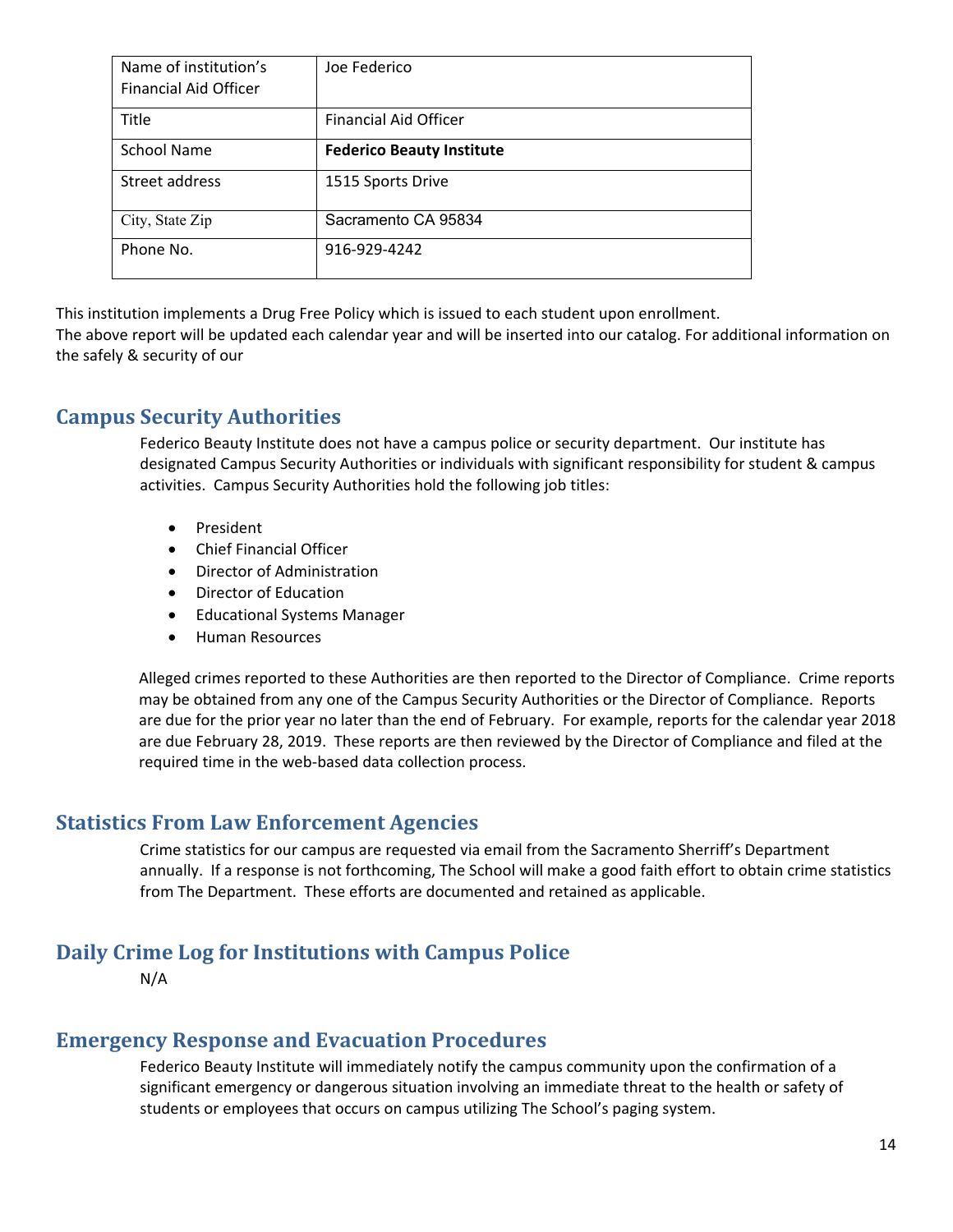An **"immediate" threat** as used here encompasses an imminent or impending threat, such as an approaching forest fire, as well as a fire currently raging in one of your buildings. Some other examples of significant emergencies or dangerous situations are:

- Outbreak of meningitis or other serious illness.
- Approaching tornado, hurricane or other extreme weather conditions.
- Earthquake.
- Gas leak.
- Terrorist incident.
- Armed intruder.
- Bomb threat.
- Civil unrest or rioting.
- Explosion.
- Nearby chemical or hazardous waste spill.

The School will confirm that there is an immediate threat through any and all means available to ensure the safety of its campus community. These means include but are not limited to:

- Campus Security Authority or Director of Compliance visual confirmation.
- Use of The School's security camera's.
- Media outlets.

Understanding that the very nature of immediate threats can create fear and panic, The School will take all necessary steps to contain these situations. For example, if a fire is reported in a trash can outside the main entrance; the area to be evacuated would be limited to the front desk area and the area immediately surrounding the main entrance. For this reason, The School is broken into evacuation zones to determine that only the affected segments of the campus receive immediate threat notifications. In the event of a reported immediate threat, The School will err on the side of caution and take appropriate actions to ensure the safety of its students and staff first and foremost.

The content of immediate threat warnings or notifications will be minimal. For example, in the event of a reported gas leak an all page or all evacuation zone order would be issued and the entire campus would be evacuated to their designated areas. Once the evacuation was complete, additional information would be issued to zone leaders on how to safely proceed. Another example would be an all page or all zone emergency assembly to announce a meningitis outbreak and information on the virus. Notification content includes, but is not limited to:

- Zone evacuation.
- Campus evacuation.
- Announcement of approaching weather threats.
- Emergency assemblies to disseminate information.

A Campus Security Authority or the Director of Compliance are the only individuals to initiate The School's notification system in the event of an immediate threat. However, the individual initiating the notification does not need to be the individual who verified the threat. For example, if the Flood Control District notified a CSA that the campus was in danger of flood, that CSA or any other CSA would initiate the notification system with the action the Flood Control District recommended.

Federico Beauty Institute will, without delay, and taking into account the safety of the community, determine the content of the notification and initiate the notification system, unless issuing a notification will in the professional judgment of responsible authorities, compromise efforts to assist a victim or to contain, respond to or otherwise mitigate the emergency.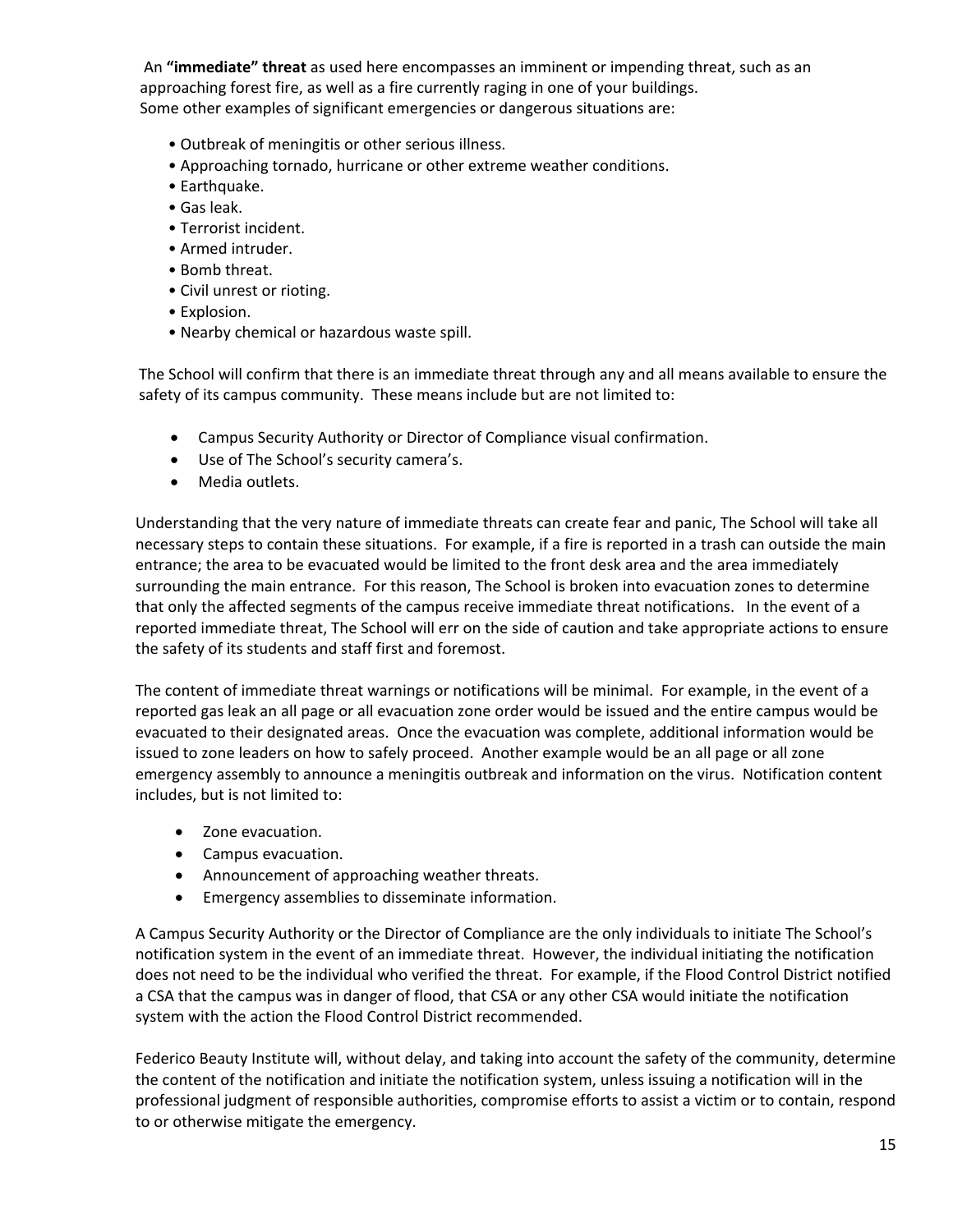Following is a list of the titles of the persons and organizations responsible for carrying out the actions listed in section VI:

- President
- Chief Financial Officer
- Director of Administration
- Director of Education
- Educational Systems Manager
- Law enforcement agencies
- Fire department
- Utilities (e.g. electrical, gas, water)
- Flood control district

Upon deployment of an immediate threat notification to the affected portions or persons on campus, a CSA will notify the emergency dispatch (911) for appropriate law enforcement or first responders. The CSA's will use their professional judgment to ensure the security and safety of the campus community.

Federico Beauty Institute has at least one unannounced test of its emergency response and evacuation procedure each year. This unannounced test is scheduled and put on the management calendar prior to the end of February even though the actual test may be scheduled for later in the year. Announced tests are done from time to time in conjunction with The School's emergency response and evacuation procedure training. This training is scheduled by management and is preceded by staff training. Documentation for each test, a description of the exercise, the date, time and whether it was announced or unannounced is maintained in the Administration office. Prior to the unannounced test, The School alerts the local law enforcement of the test and requests their cooperation in the test should their time permit. The School is in communication with the local law enforcement agencies and requests training from them regarding situations that may warrant an emergency response as needed.

# **Timely Warnings**

In the event that a situation arises, either on or off campus, that, in the judgment of the administration constitutes an ongoing or continuing threat, a campus wide timely warning will be issued. Clery Act crimes whether the crime happened on campus or in the immediately surrounding area will warrant a timely warning. These warnings will be issued through an email alert to students, faculty and staff, be posted to the student and staff bulletin boards (online & as well as paper copies), and an announcement will be made during the next scheduled homeroom session. Timely warnings will be issued by a Campus Security Authority or the Director of Compliance. As with immediate threat's, The School is in communication with the local law enforcement agencies and has requested training from them regarding situations that may warrant a timely warning.

# **Annual Security Report**

## **Online Security Policy Disclosures and Policies**

The School's annual security report is published on its website under 'Annual Security Report'. It is available to all students, potential students and employees at their leisure. It is The School's policy that as each new year's report becomes available (no later than October 1 or as required by the reporting agency) notice is posted in The School in clear view for students, prospective students and employees to review. In addition to crime statistics, The School's annual security report contains: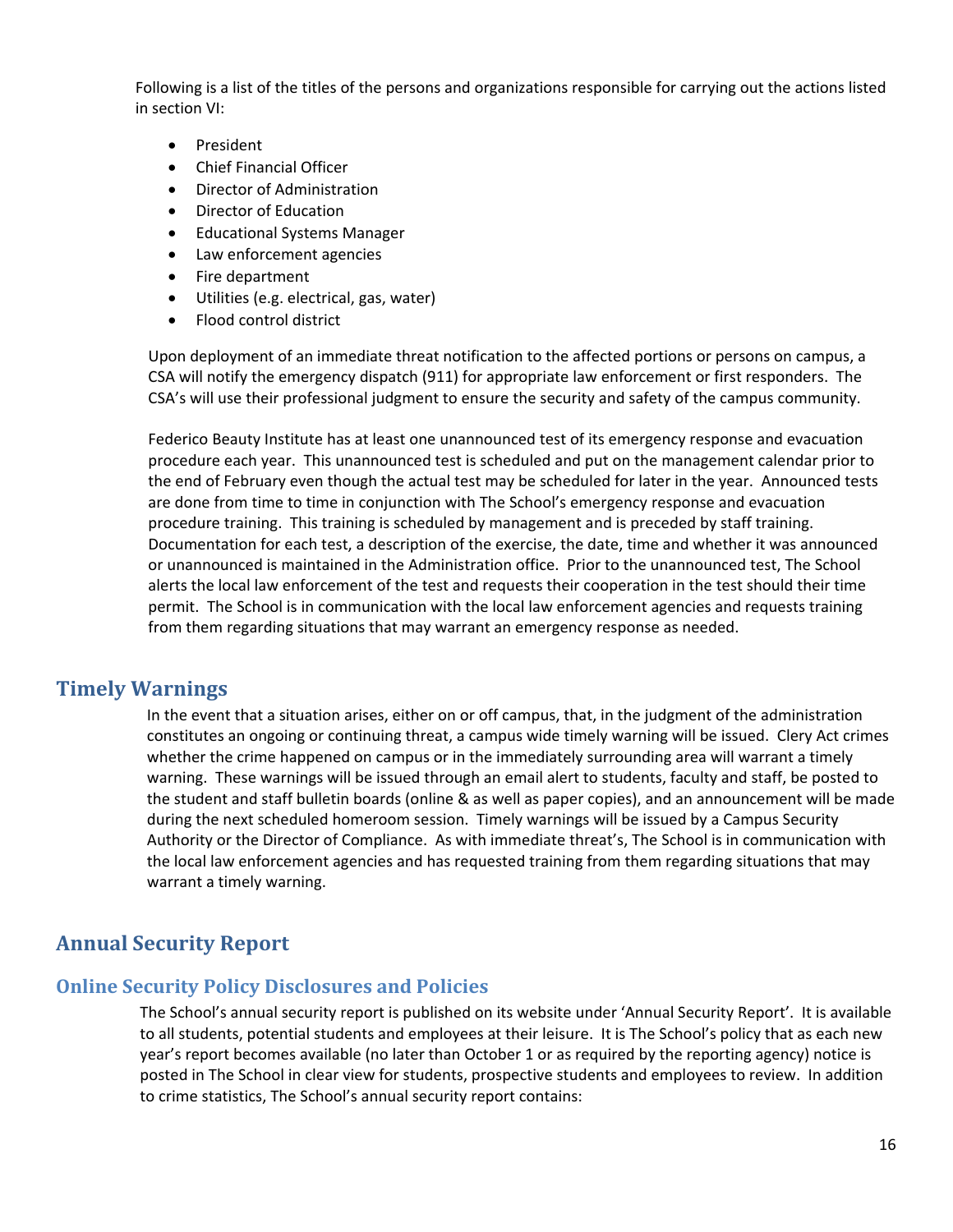- Timely Warning Policy (including a list of Clery Act crimes)
- A list of titles of each person to whom students and employees should report criminal offences as described on The Clery Act.

## **Confidential Crime Reporting**

The School encourages victims or witnesses to voluntarily report crimes for inclusion in the annual security report. If you are a victim of a crime and do not want to pursue action within Federico Beauty Institute or the criminal justice system, you still may want to consider making a confidential report. With your permission, a Campus Security Authority can file a report on the incident without revealing your identity. The purpose of a confidential report is to comply with your wish to keep the matter confidential, while taking steps to ensure the future safety of yourself and others. With such information, Federico Beauty Institute can keep an accurate record of the number of incidents involving students, determine where there is a pattern of crime with regard to a particular location, method or assailant, and alert the campus community to potential danger. Reports filed in this manner are counted and disclosed in annual crimes statistics for the institution.

## **Security of and Access to Campus Facilities**

During posted business hours, Federico Beauty Institute will be open to students, parents, employees, contractors, guests and invitees. During non‐business hours access to all campus facilities is by key, if issued, or by admittance by Administration. Emergencies or special classes may necessitate changes or alterations to any posted schedules. Any areas that are revealed as problematic during routine maintenance or maintenance issues, such as non-working exterior lighting, are reported to the maintenance department. Security issues such as landscaping, locks, alarms, lighting and communications should be reported to any member of the administrative team as soon as possible.

## **Campus Law Enforcement Authority**

Federico Beauty Institute does not have a campus law enforcement department. The School's administrative team and Campus Security Authorities have the authority to act as campus security personnel to determine whether individuals have lawful business on campus grounds. They also have the authority to issue parking tickets, which are billed to the financial accounts of students, faculty and staff. All crime victims and witnesses are strongly encouraged to immediately report the crime to a Campus Security Authority and the appropriate police agency. Prompt and accurate reporting will assist The School in maintaining a safe learning environment, assure timely warning notices to our campus community, and accurate disclosures of crime statistics.

The Sacramento Sherriff's Department has law enforcement jurisdiction over the school's campus.

While The School does not have any written agreements with local law enforcement, such as a memorandum of understanding, The School expects the campus community to cooperate with law enforcement agencies to resolve crimes that may occur on campus or affect the safety of the campus community.

The School does not employ any pastoral counselors or professional counselors. If a member of the campus community needs a referral for these services, we encourage you to seek out the Educational Systems Manager (please refer to the Student Handbook & School Catalog for the 'Professional Assistance' policy.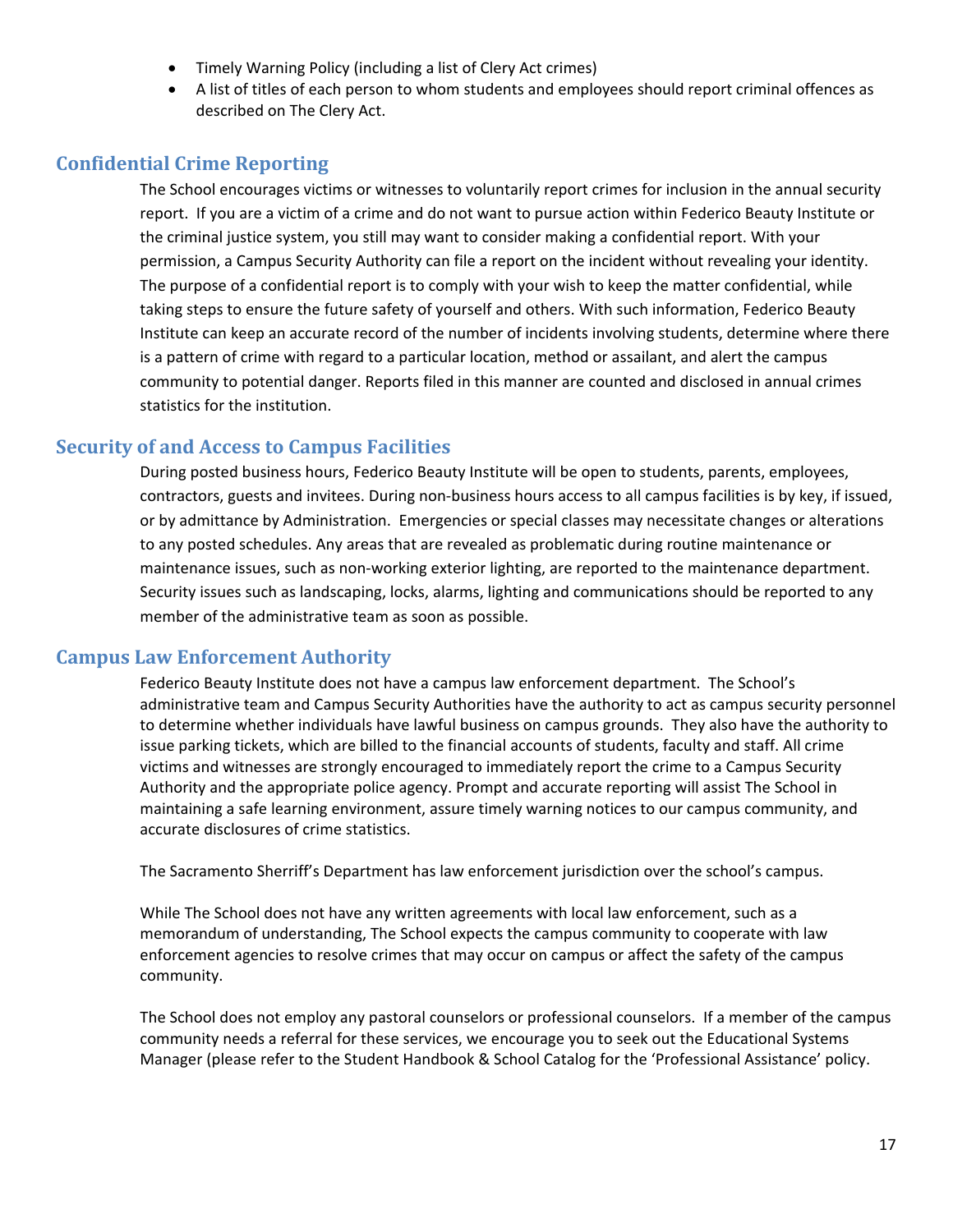## **Security Awareness**

During orientation, incoming students are informed of on campus crime statistics, and campus security handbook. Employees are given the campus security handbook during employee orientation. In addition, students and employees are encouraged to be aware of their responsibility for their own security and the security of others. From time to time The School hosts personal safety speakers and law enforcement crime prevention officers in homeroom. These speakers and their messages are designed to make the campus community aware of their safety and to prevent crimes such as rape, acquaintance rape and other forcible and non‐forcible sex offences.

## **Sex Offences**

If you believe you are the victim of a sex offence please contact any Campus Security Authority to report the offence as soon as possible keeping in mind the importance of preserving evidence for the proof of a criminal offence. The CSA will assist a student in notifying law enforcement if the student requests the assistance of these personnel. Students seeking counseling, mental health evaluation or other student services for victims of sex offences should seek out the Educational Systems Manager for a referral. Please refer to the Student Handbook & School Catalog for the 'Professional Assistance' policy. The School will make changes a victim's academic situation to another schedule offered after an alleged sex offence if requested by the victim and the change is reasonably available.

Procedures for campus disciplinary action in cases of an alleged sex offence:

- The accuser and the accused are entitled to the same opportunities to have others present during disciplinary proceedings
- Both the accuser and the accused must be informed of the outcome of any institutional disciplinary proceeding that is brought alleging a sex offense? Compliance with this paragraph does not constitute a violation of the Family Educational Rights and Privacy Act (FERPA). For the purpose of this paragraph, the outcome of a disciplinary proceeding means only the institution's final determination with respect to the alleged sex offense and any sanction that is imposed against the accused.
- Should the disciplinary proceedings find against the accused, the accused student will immediately be expelled & become ineligible for re‐admittance.
- California State registered sex offenders may be obtained online at: http://meganslaw.ca.gov/disclaimer.aspx or by contacting The California State Department of Justice at: Voice: (916) 322‐3360 or (Toll‐free in California) (800) 952‐5225 Fax: (916) 323‐5341

## **Off‐Campus Crime Reporting**

The School does not have any off‐campus locations of student organizations or off‐campus student housing facilities.

## **Alcoholic Beverages**

From time to time, Federico Beauty Institute hosts events on campus where alcoholic beverages may be offered. It is our policy to ensure proper identification of individuals requesting beverage service. The School does not condone or allow underage drinking on campus. Students receiving credit for attending these events may not consume alcohol in accordance with our under the influence policy (please see Student Catalog). Violators are subject to school disciplinary action, criminal prosecution, fine and imprisonment in accordance with State Law.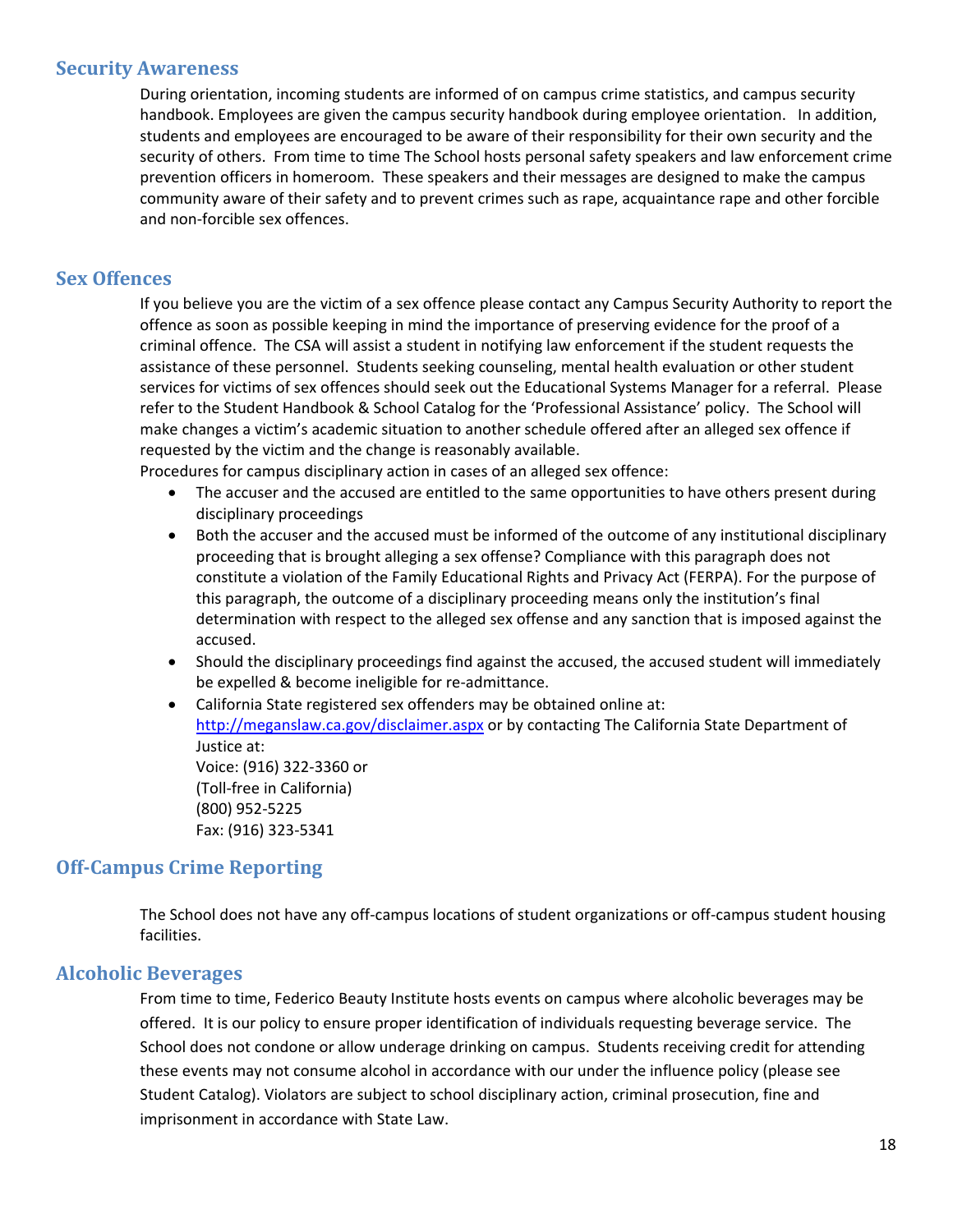## **Illegal Drug Possession**

Federico Beauty institute does not condone or allow the possession, use or sale of illegal drugs on school grounds in accordance with State and Federal drug laws. If a student or employee is caught possessing or selling illegal drugs, Federico Beauty Institute will report the incident to law enforcement. Violators are further subject to school disciplinary action.

## **Substance Abuse Education**

Any individual associated with Federico Beauty Institute who is seeking information, advisement, or assistance concerning drug abuse prevention may call or visit the following agency:

Health and Human Services 4875 Broadway Sacramento, CA 95820 (916) 366‐2736

## **Disclosures to Alleged Victims**

Federico Beauty Institute will, upon written request, disclose to the alleged victim of a crime of violence (as that term is defined in Section 16 of Title 18, United States Code), or a non-forcible sex offense, the results of any disciplinary proceeding conducted by The School against student who is the alleged perpetrator of such crime or offense, the next of kin of such victim shall be treated as the alleged victim for purposes of this paragraph.

## **Emergency Response**

The School will follow the emergency response and evacuation procedures listed in Emergency Response and Evacuation Procedures.

## **Missing Students**

The School is not required under the Clery Act to have and does not have a missing student notification system.

# **Statement of Policy: Education Programs to Promote Awareness of Domestic Violence, Dating Violence, Sexual Assault and Stalking.**

Federico Beauty Institute educates the incoming and current student and employee community about sexual violence, violence prevention and all relevant School policies and procedures during all orientations held for new and current students upon the onset of a class and at least annually.

In addition, Federico Beauty Institute conducts new and current employee training on these topics at least annually. The Title IX Coordinator is responsible for training all current students and employees about The School's policies regarding sexual violence and for conducting the new student and employee training.

The new and current employee and student training sessions include:

- A statement that The School prohibits crimes of dating violence, domestic violence, sexual assault and stalking;
- The definitions of those crimes under federal and state law;
- The definition of consent, in reference to sexual activity, if available under state law;
- A description of safe and positive options for bystander intervention;
- Information on risk reduction;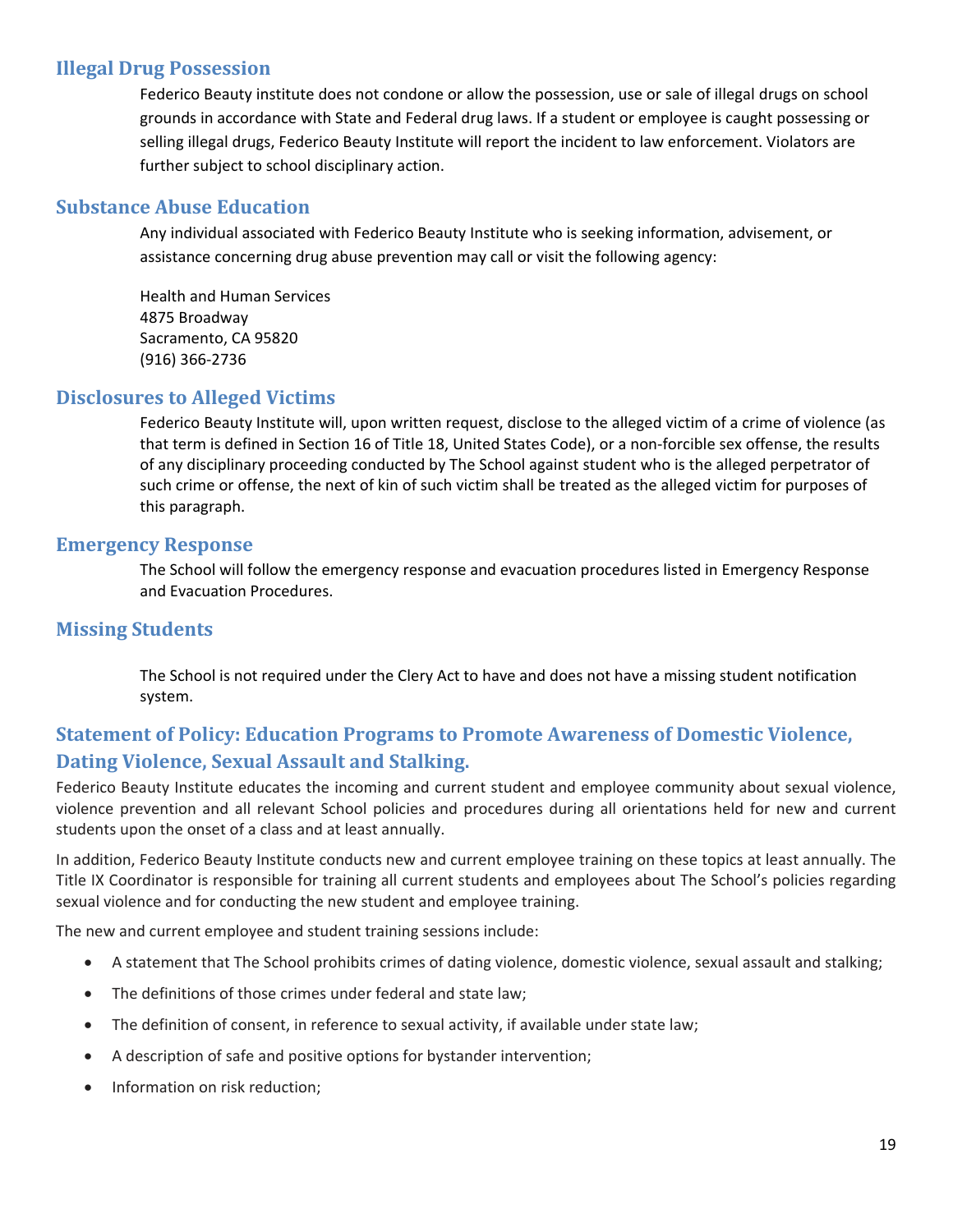- Information containing School policies and procedures related to preventing, reporting and responding to sexual offenses, including disciplinary procedures and victim rights; and
- A description of The School's ongoing prevention and awareness campaigns for students and employees.

## **Sanctions and Protective Measures**

Following a final determination of Federico Beauty Institute's institutional disciplinary proceeding regarding domestic violence, dating violence, sexual assault or stalking, [the School] may impose the following sanctions on the perpetrator and protective measures for the complainant:

### **1. Sanctions**

Sanctions that may be imposed by Federico Beauty Institute include, but are not limited to:

- written warning;
- mandatory counseling;
- mandatory education and training;
- no contact orders;
- changes in academic, working or living arrangements;
- revocation of certain campus privileges;
- suspension or
- expulsion.

The School has flexibility in the type and range of sanctions to impose on the perpetrator depending on the severity of the incident, but has a process in place to ensure that sanctions imposed are consistent with sanctions imposed in past incidents of similar conduct and are not imposed unequally based on gender or gender identity.

#### **2. Protective Measures**

Protective measures that the school may utilize to protect the complainant include, but are not limited to:

- an order of protection, a no contact order, restraining order or similar lawful order from the institution;
- changes to transportation, working, academic and/or living situations;
- providing increased monitoring, supervision, or security at locations or activities where the misconduct occurred;
- providing an escort to ensure that the complainant can move safely between classes and activities;
- ensuring the complainant and perpetrator do not share classes or extracurricular activities;
- providing comprehensive, holistic victim services including medical, counseling and academic support services, such as tutoring; or
- arranging for the complainant to have extra time to complete or re‐take a class or withdraw from a class without an academic or financial penalty.

When determining what protective measures to establish, Federico Beauty Institute will consider a number of factors including the specific needs and requests expressed by the complainant; the age of the students involved; the severity or pervasiveness of the conduct; any continuing effects on the complainant; whether the complainant and alleged perpetrator share the same residence hall, dining hall, class, transportation, or job location; and whether other judicial measures have been taken to protect the complainant (*e.g*., civil protection orders).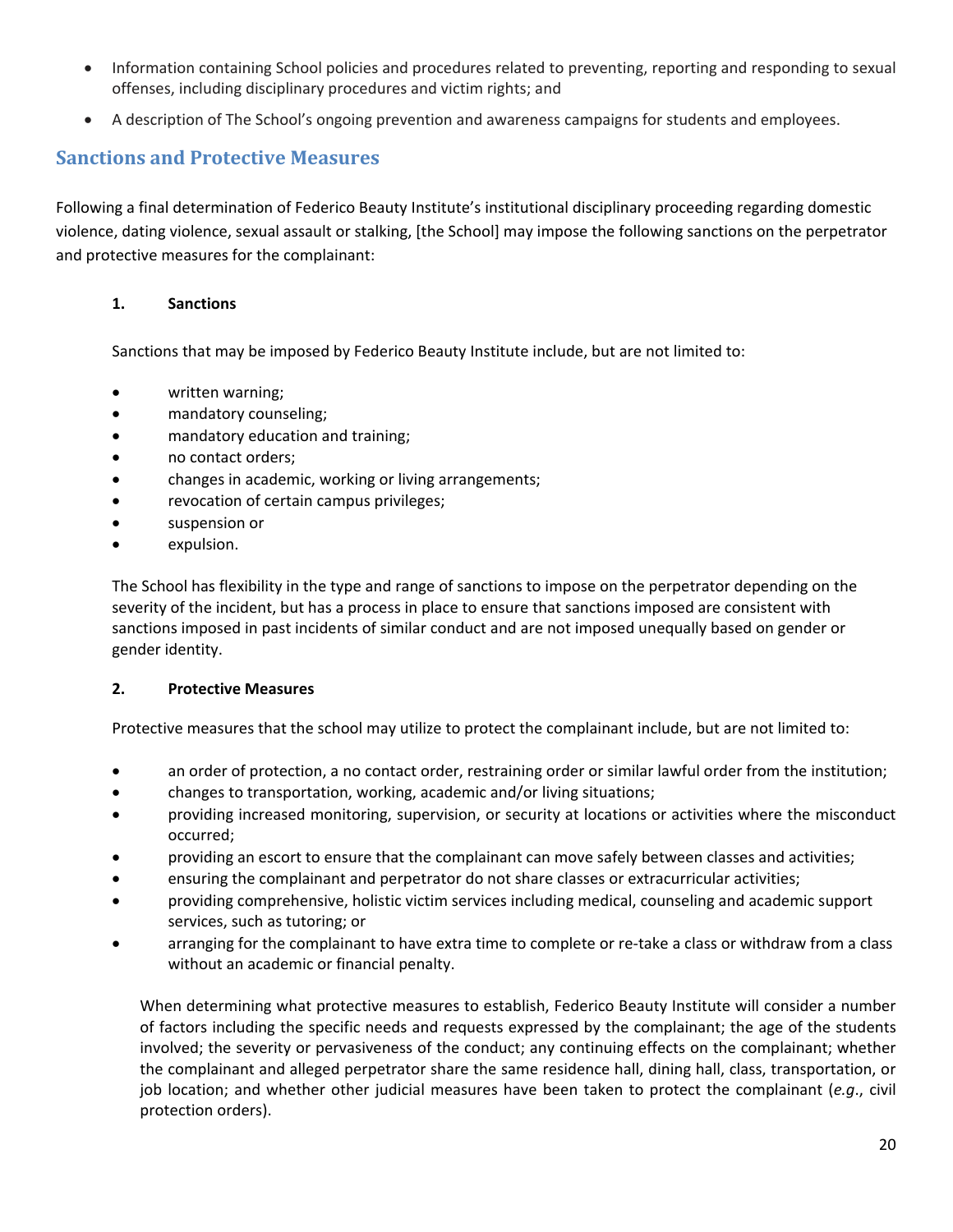## **Sexual Violence: Victim Procedures**

If you are victim of sexual violence, including sexual violence, dating violence, domestic violence or stalking, your first priority should be to get to a place of safety. You should then obtain any necessary medical treatment. Information about the alleged offense should be provided to the Institute's Title IX Coordinator as soon as possible. Time is a critical factor for evidence collection and preservation.

Federico Beauty Institute strongly advocates that a victim of sexual violence report the incident to police in a timely manner and, if requested to do so by the victim, Cara Kinzel or Tera Thorne will assist the victim in contacting the police. Filing a police report will not obligate the victim to prosecute, nor will it subject the victim to scrutiny or judgmental opinions from officers. The victim has the right at all times to decline to notify police of the incident.

Filing a police report will:

- ensure that a victim of sexual assault receives the necessary medical treatment and tests, at no expense to the victim;
- provide the opportunity for collection of evidence helpful in prosecution or establishing a no contact order, which cannot be obtained later (ideally a victim of sexual assault should not wash, douche, use the toilet, or change clothing prior to a medical/legal exam); and
- assure the victim has access to free confidential counseling from counselors specifically trained in the area of sexual assault crisis intervention.

When a victim contacts the Police Department, the local Police Sex Crimes Unit will be notified as well. The victim may choose for the investigation to be pursued through the criminal justice system. The Title IX Coordinator will guide the victim through the available options and support the victim in his or her decision. Various counseling options are available through the Rape and Sexual Abuse Center and the Victim Intervention Program of the local Police Department.

## **Procedures for disciplinary action in cases of sexual violence**

Federico Beauty Institute's Title IX Coordinator has primary responsibility for receiving, evaluating and investigating allegations of sexual violence, including alleged domestic violence, dating violence, sexual assault and stalking. The Title IX Coordinator is responsible for informing the School Director, Jeremy Federico, and the Campus Security Authority, Cara Kinzel, within 24 hours after receiving a sexual violence report for purposes of maintaining accurate Clery Act crime statistics.

The Title IX Coordinator has primary responsibility for ensuring that any disciplinary proceeding involving an allegation of sexual violence is conducted promptly, fairly and impartially and in accordance with these and other related institutional procedures.

Once the Title IX Coordinator receives a report of sexual violence, the following steps will be followed:

1. The Title IX Coordinator will immediately assess whether the information in the report warrants a timely warning and, if so, will contact Jeremy Federico immediately to execute that procedure in accordance with the institution's timely warning procedures [cross reference to those procedures]. The Title IX Coordinator will immediately inform the victim of his/her right to "interim measures" during the pendency of an investigation of the alleged sexual violence, including obtaining an order of protection, a no contact order, restraining order or similar lawful order from the police or the institution; [the School's] obligation to protect the identity of the victim in any Clery Act report or in other publicly available recordkeeping and to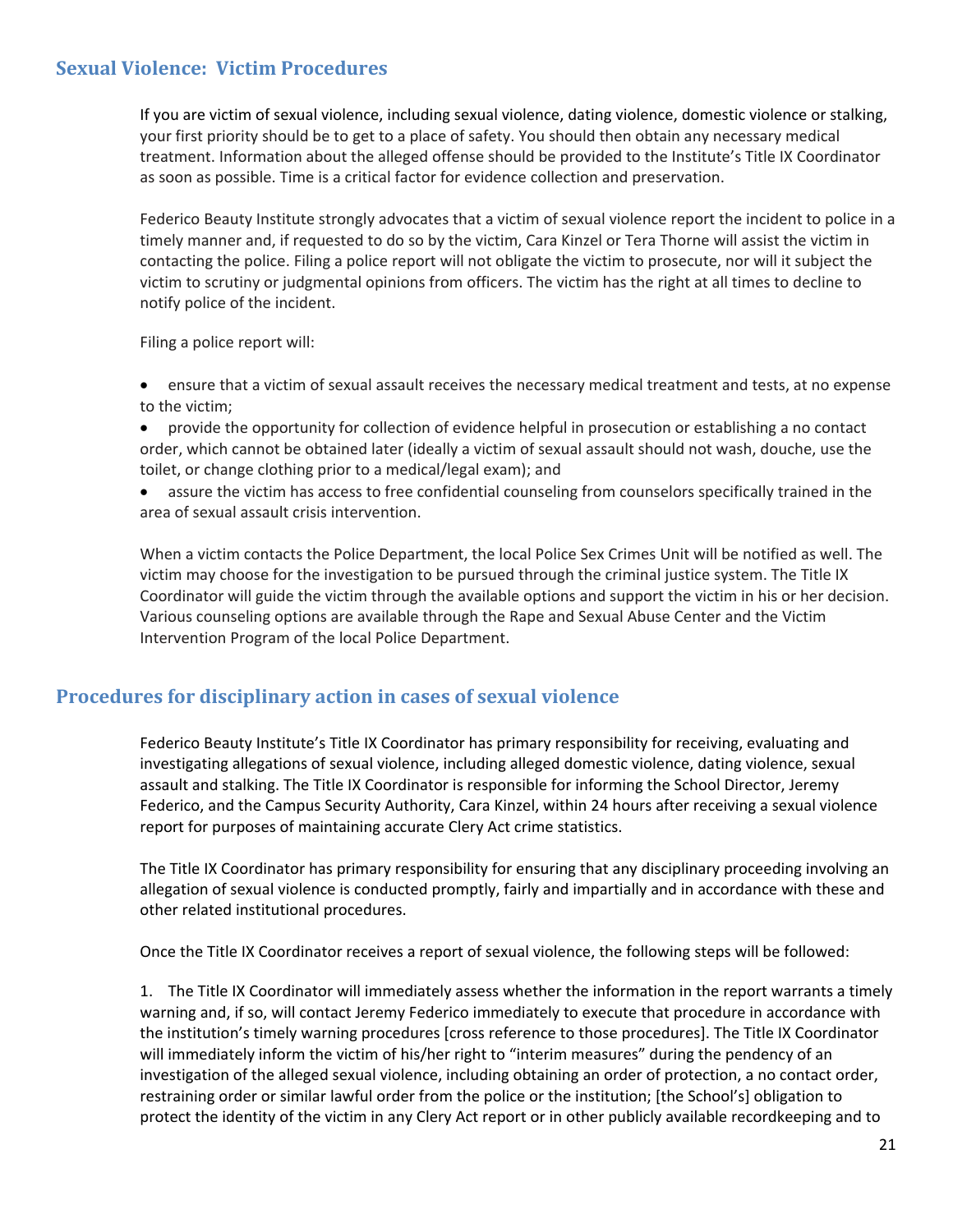keep any interim measures provided to the victim confidential to the extent maintaining such confidentiality would not impair the ability of the institution to provide the accommodation or protective measure.

2. The Title IX Coordinator will, within 24 hours of receipt of the report, provide the individual making the report of an alleged sex offense with:

a. a copy of these procedures;

b. information on counseling, health, mental health, victim advocacy, legal assistance services, immigration assistance, student financial aid and any other services available to the victim at [the School] or in the community;

c. information on the victim's right to report the incident to local police and the fact that [the School's] institutional investigation and disciplinary procedure and criminal proceeding my occur simultaneously; and

d. options to facilitate changes to transportation, working, academic and/or living situations, or additional protective measures, if requested, while the investigation is pending, even if the victim chooses not to report the crime to police.

3. The Title IX Coordinator will investigate the incident by interviewing: the individual filing the report, the accused, [School] employees, witnesses and others as necessary to gather facts about the alleged incident. The Title IX Coordinator may be assisted by other employees after determining that such employees do not have a conflict of interest and have received training in Title IX and VAWA.

4. The Title IX Coordinator will ensure that all individuals involved in the disciplinary procedure apply a "preponderance of the evidence" standard when evaluating sexual violence reports. [The School] does not provide for a formal hearing process but both parties may be assisted by a support person of choice, including an attorney.

5. In all cases, the Title IX Coordinator will maintain regular communications with both the accuser and accused and provide both parties with equal opportunity to provide information, witness statements, evidence, and other information that may be necessary for [the School] to fully evaluate the alleged offense.

6. The Title IX Coordinator will, barring extenuating circumstance, complete the investigation and make a determination regarding any necessary discipline of accused and remedies to accuser within 60 days of the date that the report is first received by the Title IX Coordinator.

7. The Title IX Coordinator will inform both parties of its final determination. [The School] does not provide for an appeal of final determinations.

8. The sanctions that may be imposed by [the School] following a determination that dating violence, domestic violence, sexual assault or stalking occurred include, but are not limited to, counseling, education, changes in academic or living arrangements, no contact orders, suspension or expulsion of a student or termination of employment.

9. Both the accuser and accused shall be simultaneously informed in writing of:

a. the outcome of any disciplinary proceeding that arises from an allegation of domestic violence, dating violence, sexual assault or stalking,

b. the institution's procedures for the accused and victim to appeal the results of the institutional disciplinary proceeding (if any such appeal rights become available),

c. any change to the results that occurs prior to the time that such results become final; and

d. when such results become final.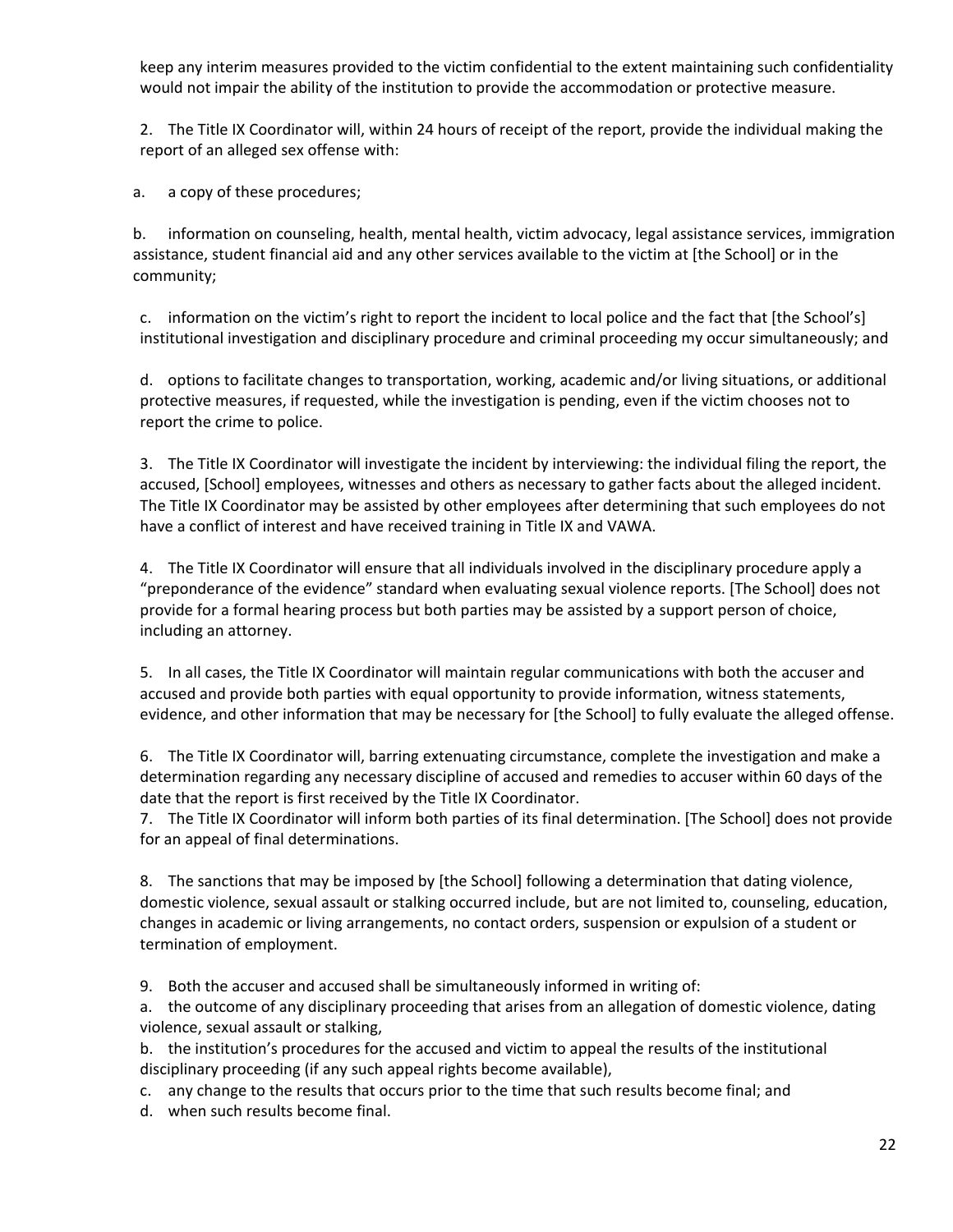10. The Title IX Coordinator will determine if the incident is indicative of systemic issue related to the sexual violence and, if so, work with Federico Beauty Institute's employees, including the Campus Security Authority and School Director, to recommend changes to The School's policies, procedures or training to prevent re‐occurrence.

Federico Beauty Institute requires the Title IX Coordinator and all employees involved in the investigation and disciplinary process to receive training at least annually on the issues related to dating violence, domestic violence, sexual assault, and stalking and on how to conduct an investigation and hearing process that protects the safety of victims and promotes accountability.

## **Protection of Confidentiality of Victim of Sexual Violence**

There are no pastoral or professional counselors on campus. Confidential crisis, mental health and victim resource hotline numbers are posted on campus as well as listed in the Student Catalog should students need to contact these agencies. Victims of sexual violence reported to the Title IX Coordinator will be provided with information regarding local rape crisis centers and other counseling services.

Reports about sexual violence or other crimes to The School's Title IX Coordinator may be provided informally and in confidence to the Title IX Coordinator who will make every attempt to maintain privacy of the information in accordance with your request and Family Educational Rights and Privacy Act of 1974 (FERPA) regulations unless Federico Beauty Institute is under an obligation to disclose your identity to protect the safety of others. You will be informed if The School cannot maintain the requested confidentiality of the information.

The School strongly encourages persons who are victims of sexual violence who do not want to report the incident to policy or file a complaint using The School's institutional procedures to report the incident to the Title IX Coordinator voluntarily and on a confidential basis solely to permit the inclusion of that information in [the School's] annual crime statistics. With such information, The School can keep an accurate record of the number of similar incidents, determine where there is a pattern of crime with regard to a particular location, method, or assailant, and alert the campus community to potential danger. Federico Beauty Institute will make best efforts to maintain the privacy of that information and to comply with FERPA.

The School is required to, and will, keep the identity of victims of sexual violence private in any public report of Clery Act crimes. Reporting to the institution will also enable the victim to receive protective measures. At the victim's request, [the School] will maintain as confidential any protective measures provided to the victim, to the extent that making such information confidential does not impair the ability of the institution to provide those protective measures. The victim will be informed by the institution if providing a protective measure may reveal the identity of the victim.

The School encourages reporting of sexual violence to the police. Filing a police report will:

 ensure that a victim of sexual assault receives the necessary medical treatment and tests, at no expense to the victim;

 provide the opportunity for collection of evidence helpful in prosecution, which cannot be obtained later (ideally a victim of sexual assault should not wash, douche, use the toilet, or change clothing prior to a medical/legal exam); and

 assure the victim has access to free confidential counseling from counselors specifically trained in the area of sexual assault crisis intervention.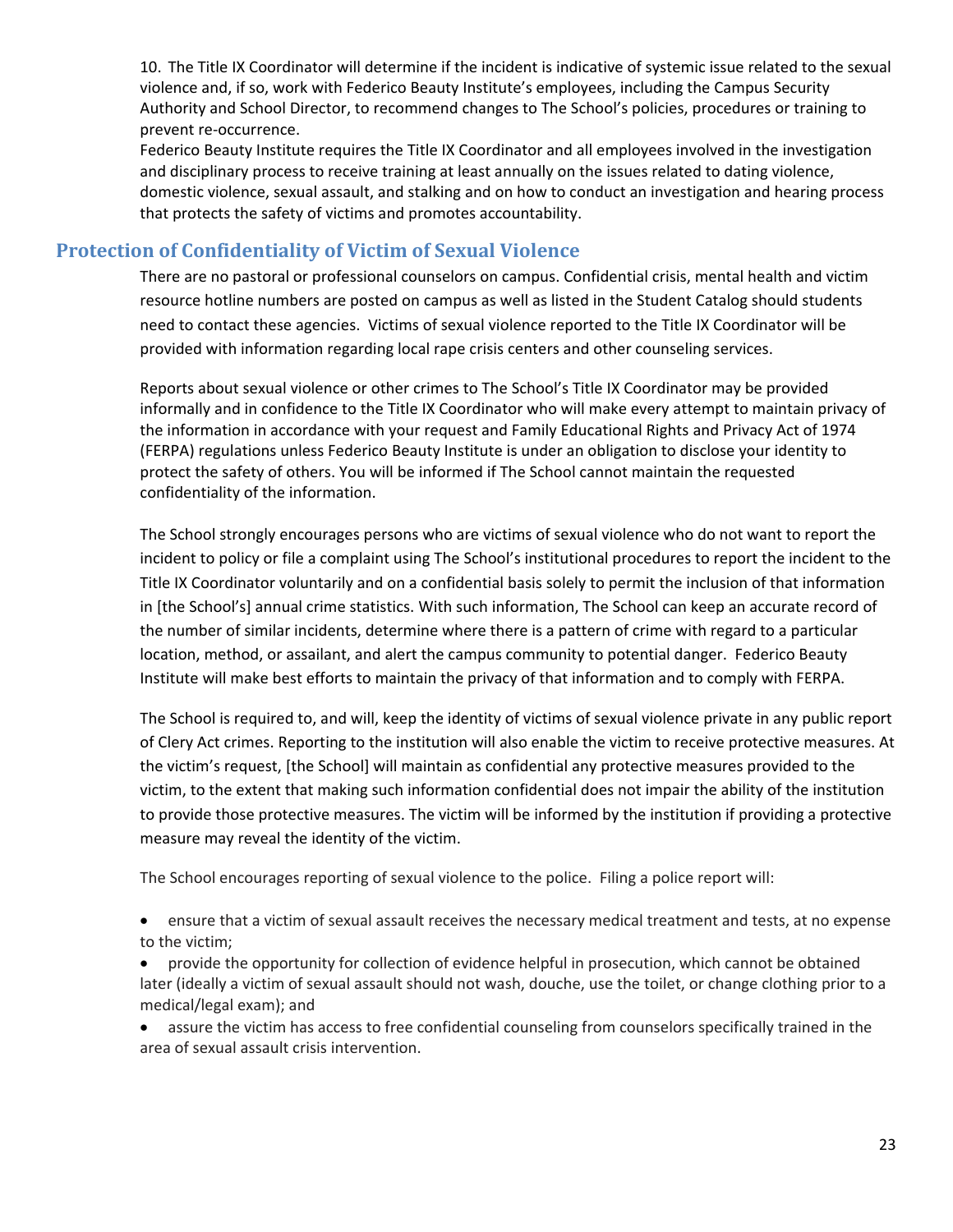Police reports are public records under state law, and therefore [the School] cannot guarantee the absolute confidentiality of reports of crime obtained from police records but will make every effort to maintain the confidentiality of such information to the greatest extent permitted by law.

# **Clery Act Crimes**

Following are the three categories of offenses that are defined as Clery Act crimes:

- Criminal Offenses**—**Criminal Homicide, including: a) Murder and Non‐negligent Manslaughter, and b) Negligent Manslaughter; Sex Offenses including:
	- a) Forcible, and b) Non-forcible; Robbery; Aggravated Assault; Burglary; Motor Vehicle Theft; and Arson.
- Hate Crimes—Any of the above-mentioned offenses, and any incidents of Larceny-Theft, Simple Assault, Intimidation, or Destruction/Damage/Vandalism of Property1 that were motivated by bias; and 1 The 2008 *HEOA* regulations expanded the list of hate crime statistics to be included in *Clery Act* statistical disclosures.
- Arrests and Referrals for Disciplinary Action for Weapons: Carrying, Possessing, Etc., Drug Abuse Violations and Liquor Law Violations.

# **Annual Fire Safety Report**

## **Fire Detection and Suppression**

There are several elements to fire safety in The School including building fire detection and suppression systems, training, regular fire drills, mandatory evacuations for any fire alarm activations, fire safety and fire reporting policies. Buildings are equipped with fire detection systems including smoke and heat detectors. Sprinklers are throughout the building. The Café is equipped with kitchen hood fire suppression systems. This system is maintained & tested according to the required regulations. All alarms are dispatched through our Halos system where they are reported to the Fire Department. Fire extinguishers are located throughout the building in compliance with required regulations.

## **Evacuation Procedures**

Upon activation fire alarm system, all students, clients & staff must exit the building out the nearest safe exit and proceed to the assembly point in the West parking lot where they must check-in and wait to receive further instructions from staff or Campus Safety. Campus Safety officers assist in the evacuation process and verify that all students have safely evacuated. Students receive a copy of the evacuation procedure as part of their Orientation package. Practice drills help reinforce good evacuation behavior and present an opportunity to ask questions.

## **Campus Statistics**

| Unintentional fires: | None |
|----------------------|------|
| Intentional fires:   | None |
| Undetermined fires:  | None |

## **Policies**

For the health and safety of all members of the community, students are expected to comply with all fire and safety regulations of the College and applicable local, state and federal law. Fire drills are held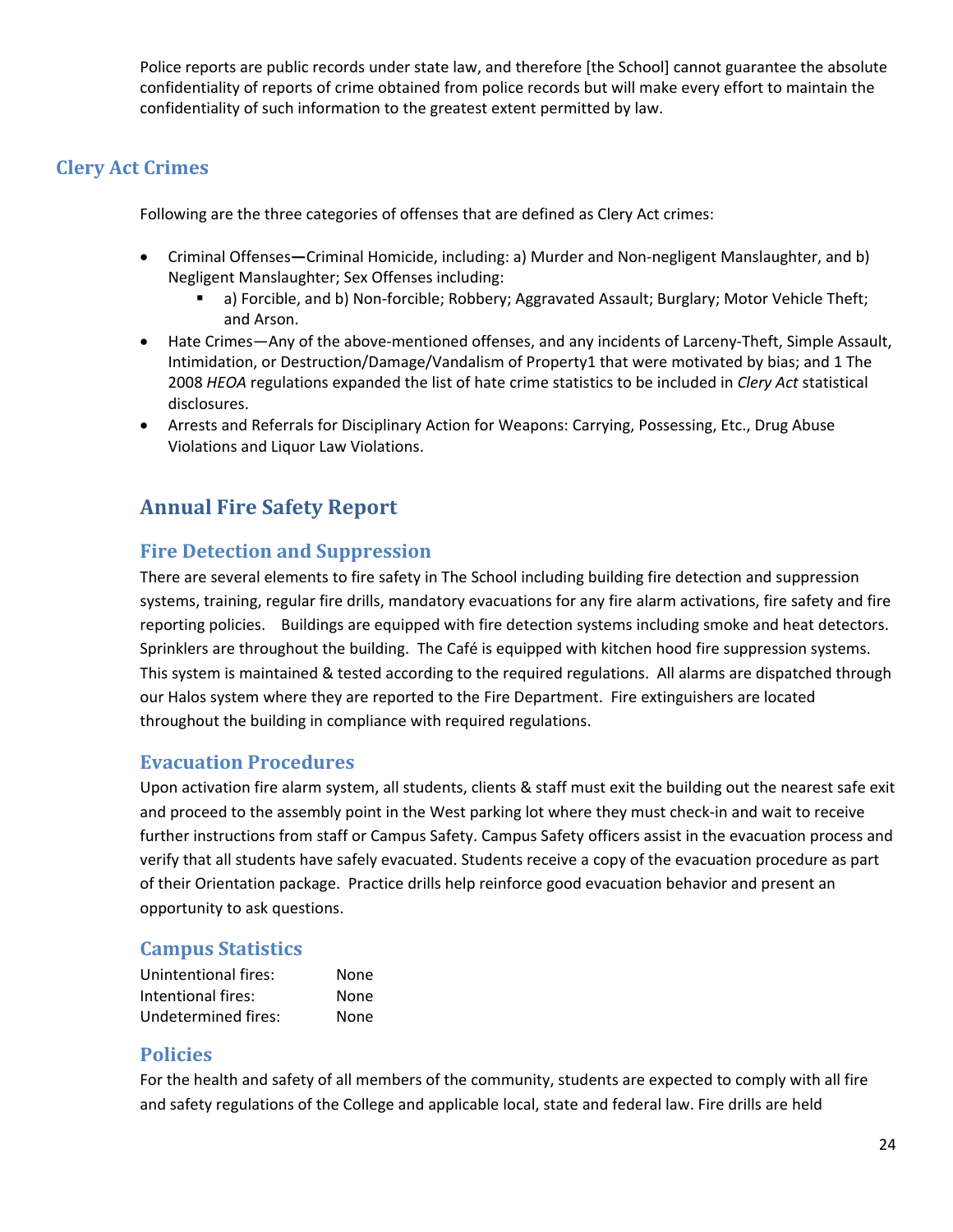throughout the year. Instructions for the evacuation of the halls in the event of a fire or emergency are provided in student rooms and on hall bulletin boards. Use of fire alarms and fire‐fighting equipment without the existence of an actual fire is a violation of California Penal Code 148.4. Triggering a false fire alarm could result in misdemeanor charges, fines, and/or severe disciplinary action.

## **Emergency Services**

Fire, Paramedics and/or Police 9-911 (from a land line) or 916-874-5111 (from a cell phone).

If you call 911 from a cellphone, be sure to tell the dispatcher your location. Immediately call a Campus Security Authority and report the incident. Campus staff will meet the responders and bring them to your location.

Non‐emergency 916‐874‐5115

# **Resources for Students**

WEAVE Support Line 916‐920‐2952 Health & Human Services 916‐875‐2000

# **DRUG AND ALCOHOL ABUSE AND PREVENTION**

## **POLICY STATEMENT**

Federico Beauty Institute is committed to providing a safe, healthy learning community for all its members. The University recognizes that the improper and excessive use of alcohol and other drugs may interfere with the School's mission by negatively affecting the health and safety of students, faculty and staff. It is due to the harm caused by excessive and illegal use that the University has a vested interest in establishing policies to prohibit unlawful behavior and sanctions to address policy violations by members of the School community.

Under the Drug-Free Schools and Communities Act (DFSCA) and in accordance with the Drug-Free Schools and Campuses Regulations (EDGAR), the S c h o o l is required to have a Drug and Alcohol Abuse and Prevention Policy and distribute this policy annually to all employees and students. This policy must outline the School's prevention, education and intervention efforts, and consequences that may be applied by both the School and external authorities for policy violations. The law also requires that individuals be notified of possible health risks associated with the use and abuse of alcohol and other drugs, and sources of assistance for problems that may arise as a result of use.

## **SCOPE**

This policy applies to all employees; students; applicants for employment; customers; third-party contractors; and all other persons that participate in the School's educational programs and activities, including third-party visitors on campus. This policy addresses drug and alcohol abuse and prevention efforts.

## **DRUG AND ALCOHOL ABUSE AND PREVENTION**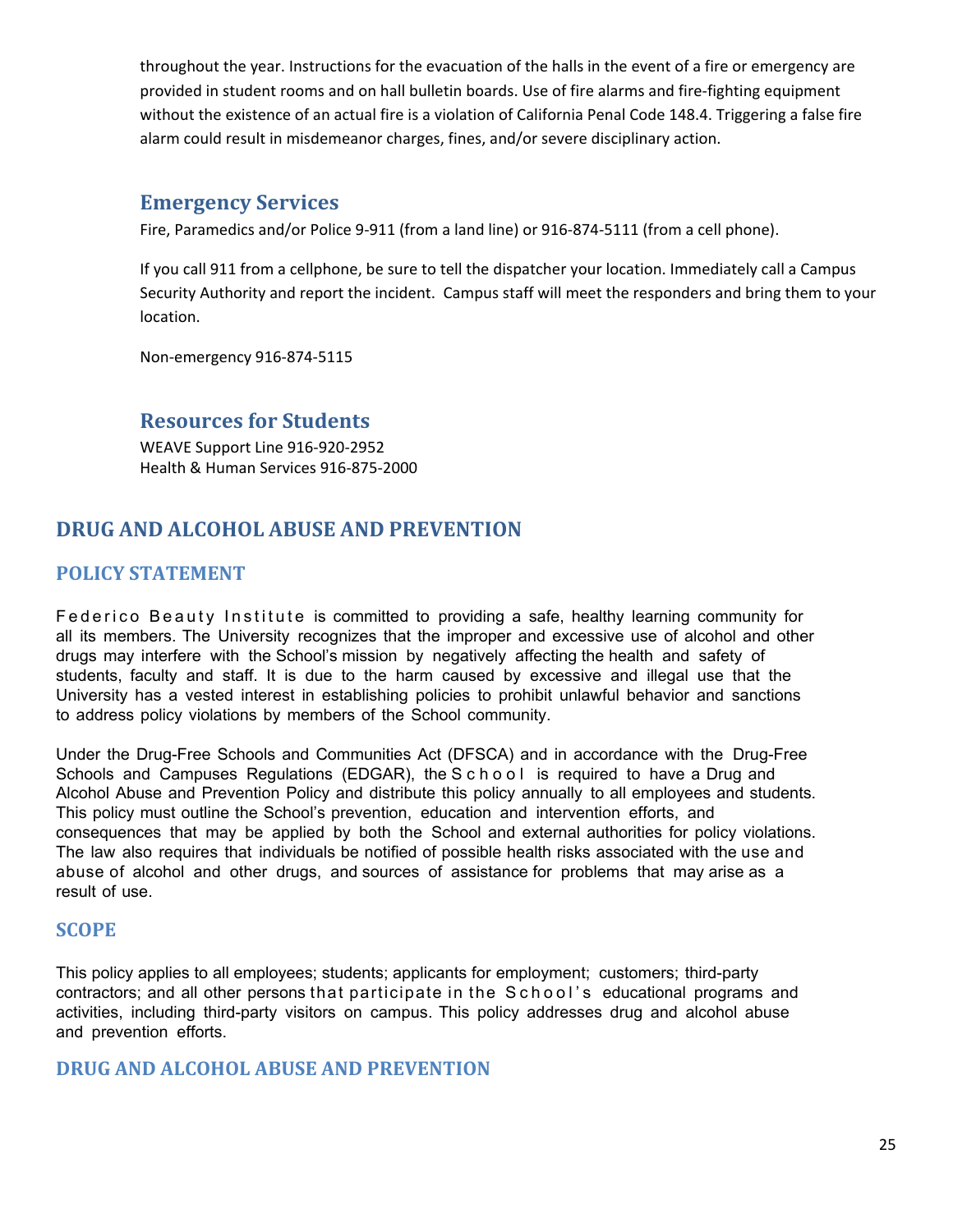## **ALCOHOL AND OTHER DRUGS POLICY**

For the purpose of this policy, the term 'drug' includes:

- 1. Controlled substances, as defined in 21 USC 802, which cannot be legally obtained,
- 2. Legally controlled substances which were not legally obtained, including:
	- a. Prescribed drugs when prescription is no longer valid (e.g. use of medication after a course of treatment is completed);
	- b. Prescribed drugs used contrary to the prescription;
	- c. Prescribed drugs issued to another person

All members of the campus community also are governed by laws, regulations and ordinances established by the state and local municipalities, and will be held accountable by law enforcement representatives of those entities for any illegal activity. It is the responsibility of all campus members to be aware of these laws.

The dispensing, selling or supplying of drugs or alcoholic beverages to a person under 21 years old is prohibited. Employees, students, faculty and campus visitors may not unlawfully: manufacture, consume, possess, sell, distribute, transfer or be under the influence of alcohol, illicit drugs or controlled substances on School property, while driving a School vehicle or while otherwise engaged in School business. School property, as defined in this policy, includes all buildings and land owned, leased or used by the School, and motor vehicles operated by employees, including personal motor vehicles, when used in connection with work performed for or on behalf of the School unless approved by the Owner or President and Chief Executive Officer.

Any person taking prescription drugs or over-the-counter medication is personally responsible for ensuring that while taking such drugs or medications, he or she is not a safety risk to themselves and others while on University property, while driving a University or privately-owned vehicle, or while otherwise engaged in University business. It is illegal to misuse prescription medication, e.g. continue to use medication when the prescription is no longer valid, use prescribed drugs contrary to the prescription, and give or sell prescribed drugs to another person. Misusing prescription drugs can result in disciplinary action at Federico and potentially conviction with jail time. More information pertaining to student drug and alcohol use can be found in the Federico Beauty Institute Student Handbook.

Additional information pertaining to employee drug and alcohol use along with the School's right to require post-accident drug and alcohol screening or screening based on reasonable suspicion can be located in the Federico Beauty Institute Employee Handbook.

## **FEDERICO ALCOHOL AND OTHER DRUG PREVENTION STRATEGIES**

The School uses evidence-based strategic interventions, collaboration, innovation and the incorporation of wellness programs to reduce harmful consequences of alcohol and other drug use.

- Providing education and awareness activities
- Offering substance-free social and extracurricular, and public/community service options
- Creating a health conscious environment
- Restricting the marketing and promotion of alcohol and other drugs
- Limiting availability of alcohol
- Developing and enforcing campus policies and enforcing laws to address high-risk and illegal alcohol and other drug use
- Providing early intervention and referral for treatment

For more detailed information on the University alcohol and other drug prevention strategies, contact the Educational Systems Manager at (916) 9 2 9 - 4 2 4 2 x 2 2 0 (student related inquiry), Human Resources at (916) 929-4242 x214 (employee related inquiry).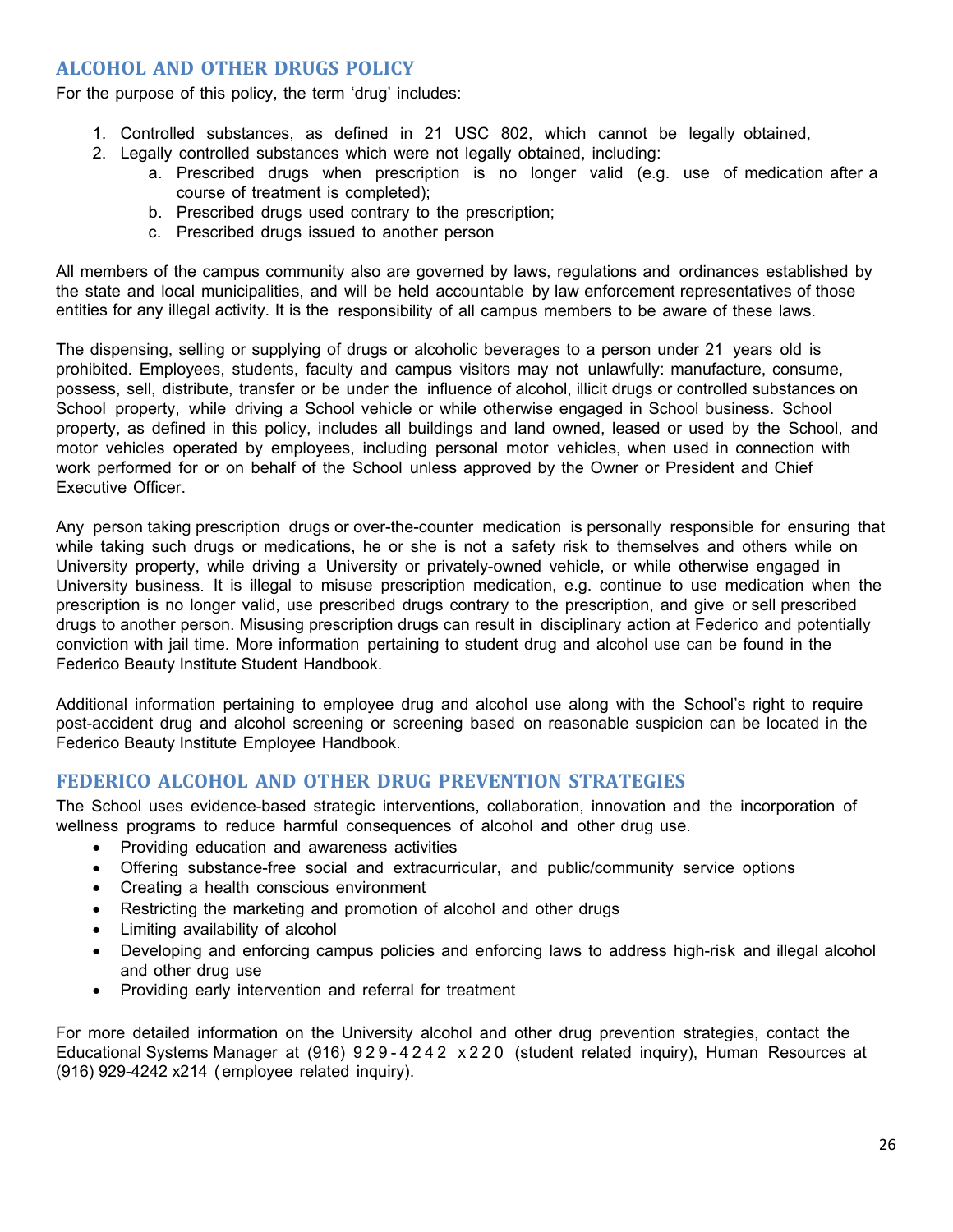### **HEALTH RISKS**

The use or abuse of alcohol and other drugs increases the risk for a number of health- related and other medical, behavioral, and social problems. Below is a general description of the health risks associated with drug use.

### **ALCOHOL**

Can cause short-term effects such as loss of concentration and judgment, behavior. Long-term effects include risk of liver and heart damage, malnutrition, cancer and other illnesses. Use of alcohol can be highly addictive to some persons.

#### **AMPHETAMINES**

Can cause short-term effects such as rushed, careless behavior and pushing beyond your physical capacity, leading to exhaustion. Tolerance in c r e a s e s rapidly. Long-term effects include physical and psychological dependence and withdrawal can results in depression and suicide. Continued high doses can cause heart problems, infections, malnutrition and death.

### **CANNABIS**

Can cause short-term effects such as slow reflexes, increase in forgetfulness, alters judgment of space and distance, can aggravate pre-existing heart and/or mental health problems. Long-term health effects include permanent damage to lungs, reproductive organs and brain function. Can interfere with physical, psychological, social development of young users.

## **COCAINE (crack)**

Can cause short-term effects such as impaired judgment, increased breathing, heart rate, heart palpitations, anxiety, restlessness, hostility, paranoia, confusion. Long-term effects may include damage to respiratory and immune systems, malnutrition, seizures and loss of brain function. Highly addictive.

### **DESIGNER DRUGS/SYNTHETIC CANNABINOIDS (bath salts, K2, spice)**

Can cause short-term effects such as elevated heart rate, blood pressure and chest pain, hallucinations, seizures, violent behavior and paranoia. May lead to lack of appetite, vomiting and tremor. Long-term use may results in kidney/liver failure, increased risk of suicide and death.

### **HALLUCINOGENS (PCPC, LSD, ecstasy, dextromethorphan)**

Can cause extreme distortions of what is seen and heard, induces sudden changes in behavior, loss of concentration and memory, and increases risk of birth defects in user's children. Overdose can cause psychosis, convulsions, coma and death. Frequent and long-term use can cause permanent loss of mental function.

### **INHALANTS (nitrous oxide, amyl nitrite, butyl nitrite, chlorohydrocarbons,**

### **hydrocarbons)**

Can cause short-term effects such as nausea, dizziness, fatigue, slurred speech, hallucinations or delusions. May lead to rapid and irregular heart rhythms, heart failure and death. Long-term use may result in loss of feeling, hearing and vision. Can result in permanent damage to the brain, heart, lungs, liver and kidneys.

## **OPIATES/NARCOTICS (heroin, morphine, opium, codeine, oxycodone, china white)**

Can cause physical and psychological dependence. Overdose can cause coma, convulsions, respiratory arrest and death. Long-term use leads to malnutrition, infection and hepatitis. Sharing needles is a leading cause of the spread of HIV and hepatitis. Highly addictive; tolerance increases rapidly.

#### **SEDATIVES**

Can cause reduced reaction time and confusion. Overdose can cause coma, respiratory arrest, convulsions and